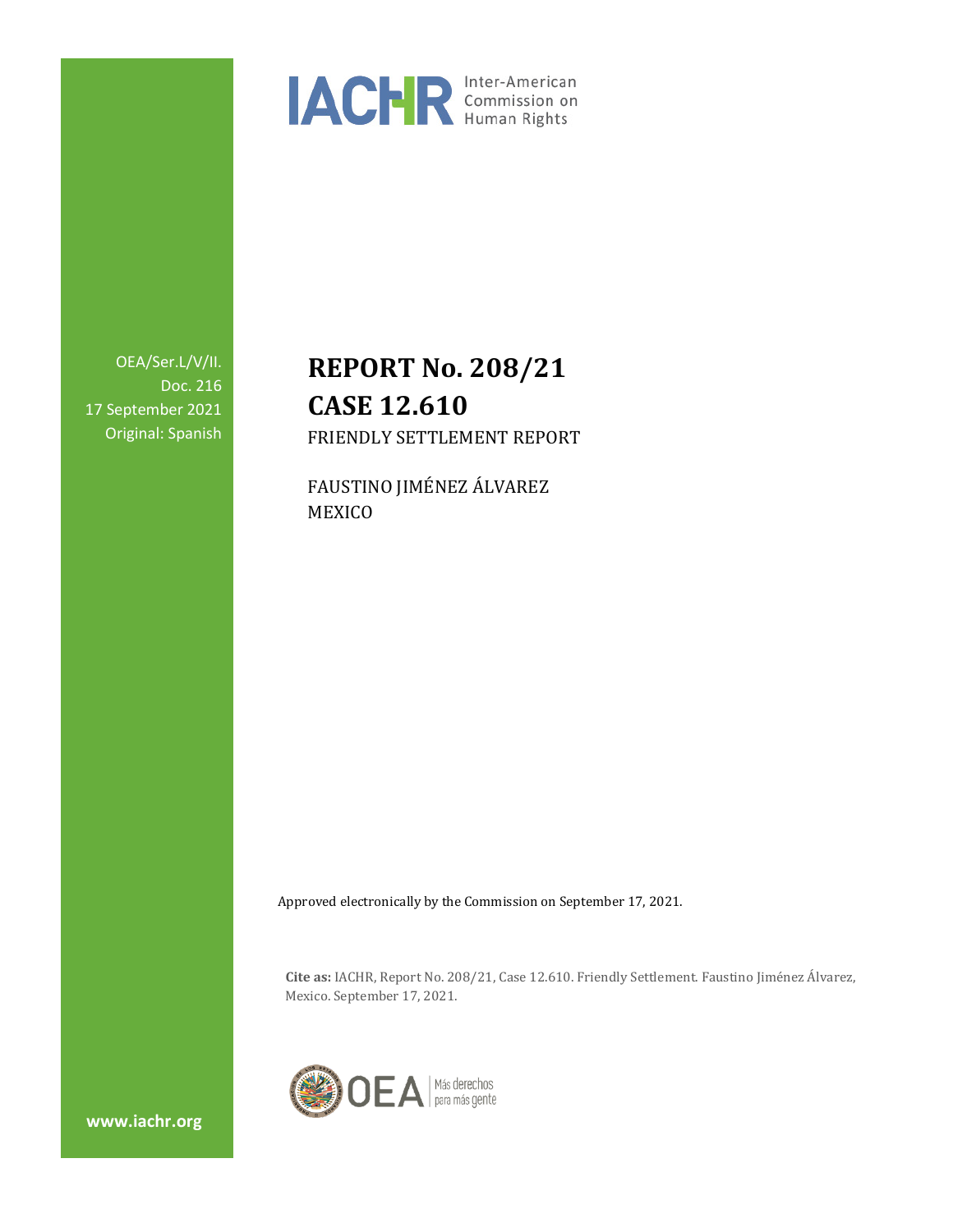#### **REPORT No. 208/21 CASE 12.610** FRIENDLY SETTLEMENT FAUSTINO JIMÉN[EZ](#page-1-0) ÁLVAREZ MEXICO<sup>1</sup> SEPTEMBER 17, 2021

## **I. SUMMARY AND RELEVANT PROCEEDINGS OF THE FRIENDLY SETTLEMENT PROCESS**

1. On April 25, 2002, the Inter-American Commission on Human Rights (hereinafter "the Commission or "IACHR") received a petition lodged by Acción de los Cristianos para la Abolición de la Tortura (ACAT); el Centro Regional de Defensa de los Derechos Humanos "José María Morelos y Pavón, A. C" and the Center for Justice and International Law (CEJIL) (hereinafter "the petitioners"), claiming the international responsibility of the United Mexican States (hereinafter "State," "Mexican State" or "Mexico"), for the alleged forced disappearance of Faustino Jiménez Álvarez (hereinafter "the victim") and the subsequent failure to investigate and make reparations, in violation of the rights established in Articles 4 (right to life), 5 (humane treatment), 7 (personal liberty), 8 (right to a fair trial), and 25 (judicial protection), in connection with Article 1.1 of the American Convention on Human rights (hereinafter the "Convention" or "American Convention"). The petitioners further alleged the violation of the rights enshrined in Article XI (obligation to maintain detainees in an officially recognized place of detention) of the Inter-American Convention on Forced Disappearance of Persons (hereinafter the "Convention on Disappearance") and of Article 1 (obligation to prevent and punish torture), as well as Article 6 (obligation to take measures to prevent and punish torture), and Article 8 (obligation to afford due process rights to those who report having been tortured) of the Inter-American Convention to Prevent and Punish Torture (hereinafter "the Convention against Torture"). Subsequently, the Center for Human Rights Agustin Pro-Juarez A.C. (PRODH Center) [*Centro de Derechos Humanos Miguel Agustín Pro-Juárez A.C. or Centro PRODEH in Spanish*] became a petitioner in the case. On November 30, 2019, the Commission was apprised that CEJIL had withdrawn from its role as representative in the context of the case and PRODH Center became the sole petitioner therein.

2. On April 8, 2007, the IACHR released its Report on Admissibility No. 31/07 finding the case admissible in relation to Articles 4 (right to life), 5 (humane treatment), 7 (personal liberty), 8 (fair trial rights), and 25 (judicial protection), in connection with Article 1.1 of the American Convention on Human Rights (hereinafter "the Convention" or "American Convention"), as well as Article 1 (obligation to prevent and punish torture), Article 6 (obligation to take measures to prevent and punish torture), and Article 8 (obligation to afford due process rights to those who report having been tortured) of the Inter-American Convention to Prevent and Punish Torture and Article I (State's commitments against the forced disappearance of persons), Article III (obligation to criminalize and punish forced disappearance of persons) and Article XI (obligation to hold persons deprived of liberty in an officially recognized place of detention) of the Inter-American Convention on the Forced Disappearance of Persons.

3. On May 25, 2007, the petitioners communicated to the Commission their willingness to reach a friendly settlement and reiterated the same intention on August 19, 2008, in a communication to the Mexican State proposing a framework to reach a friendly settlement, which was achieved on September 27, 2012, with the signing of a friendly settlement agreement (FSA) in the city of Acapulco.

4. On March 26, 2021, in the context of a working meeting facilitated by the Commission, the parties agreed on a road map towards the approval of the friendly settlement agreement. Then, on June 10, 2021, they signed a memorandum of understanding reporting progress in compliance with the friendly settlement agreement and the consensus-based roadmap, and jointly requested the Commission's approval.

<span id="page-1-0"></span><sup>1</sup> Commissioner Joel Hernández, a Mexican national, did not take part in the discussion and decision-making of the instant case, pursuant to Article 17.2.a) of the IACHR Rules of Procedure.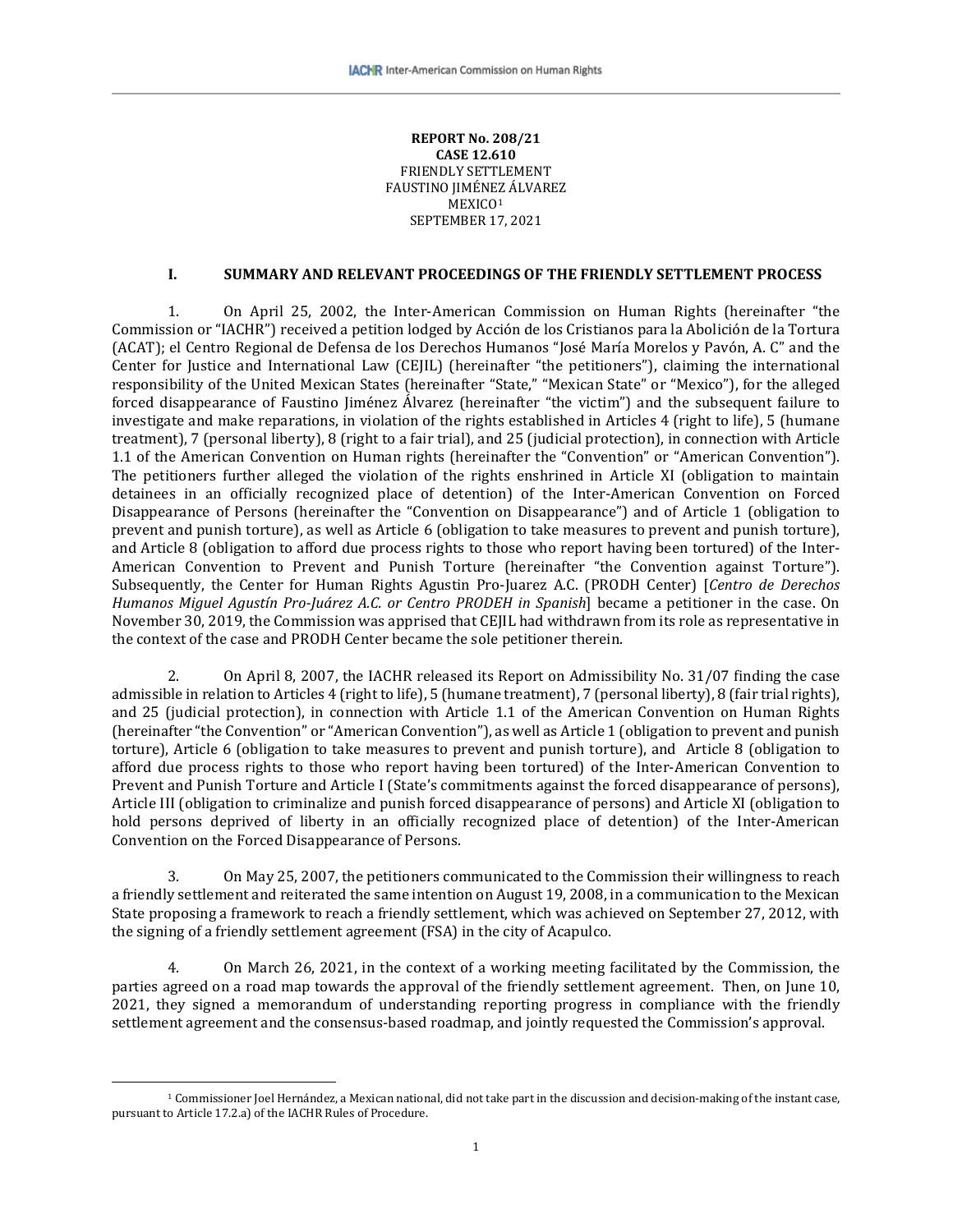5. In this friendly settlement report, as established by article 49 of the Convention and article 40.5 of the Commission's Rules of Procedure, a summary of the alleged facts presented by the petitioners is made and the friendly settlement agreement, signed on September 27, 2021, by the petitioners and representatives of the State is transcribed. Likewise, the agreement signed by the parties is approved and the publication of this report in the IACHR's Annual Report to the General Assembly of the Organization of the American States is agreed.

# **II. ALLEGED FACTS**

6. On June 17, 2001, while at his home in Guerrero, Mr. Faustino Jiménez Álvarez was illegally deprived of his liberty by police agents of that state, who arrived in 6 pick-up trucks with the logo of the Police Department of the State of Guerrero on the vehicles. Mr. Jiménez Álvarez was sleeping with his wife when the agents broke into his home displaying weapons and without any judicial warrant. Shortly after the detention, Mr. Jiménez Alvarez's wife and sister went to inquire of his whereabouts at the offices of the Judicial Police, but they were told that the raid had been conducted by other Acapulco-based agents.

7. The victim's next of kin went to the Office of the State Attorney General as well as to several Judicial Police stations of the state of Guerrero to ascertain the whereabouts of Faustino Jiménez Álvarez, and they were informed that he was not being held in custody at these stations. The petitioners contend that a former judicial police agent testified to the State Human Rights Commission [*Comisión Ejecutiva de Derechos Humanos -CEDH- in Spanish*] that the Judicial Police chief and other officers were involved in the forced disappearance of Mr. Jiménez Álvarez. Furthermore, as alleged in the petition, another former agent had told the petitioners in October 2001 that Mr. Faustino Jiménez was still alive in a clandestine jail.

8. In January 2002, Mrs. Enedina Cervantes Salgado, the victim's wife, allegedly received an anonymous call from a person who told her that her husband was still alive and was being tortured at a ranch belonging to the brother of a senior Judicial Police officer of Guerrero.

9. According to the petitioners, on June 21, 2001, Mrs. Enedina Cervantes filed a *writ of amparo* for incommunicado deprivation of liberty with the Sixth District Judge of the State of Guerrero on behalf of Faustino against the acts of the Attorney General of that State, which was processed under the number 600/2001. In this regard, as reported by the petitioners, the Judge ruled he did not have jurisdiction and forwarded the case file to the First District Judge, who on June 28, 2001, processed the case under the number 542/2001. On that same date, that judge suspended the proceedings on the grounds that Mr. Jiménez Álvarez might be subjected to treatment that is prohibited under Article 22 of the Constitution of the United Mexican States and ordered Enedina Cervantes to report on the legal status of Mr. Jiménez Álvarez. The petitioners replied that she was unable to do so in as much as his whereabouts were unknown. The petitioners believed that the remedy of the *amparo* proceeding had already been exhausted and had not yielded any positive results as to finding the whereabouts of Mr. Jiménez Álvarez.

10. The petitioners claimed that on June 26, 2001, Enedina Cervantes Salgado filed a complaint with the Human Rights Defense Commission of the State of Guerrero for the forced disappearance of Faustino Jiménez Álvarez, which was processed under the number VG-167/2001/IV. On March 14, 2002, this institution issued recommendation 19/2002 urging the Attorney General of the State of Guerrero to issue instructions for the punishment of 20 officers allegedly responsible for the disappearance of Mr. Faustino Jiménez Álvarez. Additionally, on July 3 and 4, 2001, Mrs. Enedina Cervantes Salgado filed a *habeas corpus* petition with the Third Trial Court Judge for Criminal Matters of the Judicial District of Los Bravos and with the Sixth Trial Court Judge for Criminal Matters of the Judicial District of Tabares. Consequently, the cells of the Office of the Attorney General were searched and Mr. Faustino Jiménez Álvarez was not found in either location.

11. The petitioners contended that, on July 2, 2001, Enedina Cervantes Salgado filed a complaint with the Office of the Public Prosecutor of the local jurisdiction in the Judicial District "Los Bravos" for the illegal detention and disappearance of Mr. Faustino Jiménez Álvarez, which was processed under preliminary investigation number BRA/ SC/05/1162/2001. On November 8, 2001, the presiding judge in the criminal case issued a warrant for the arrest of two individuals. According to the petitioners, even though one of the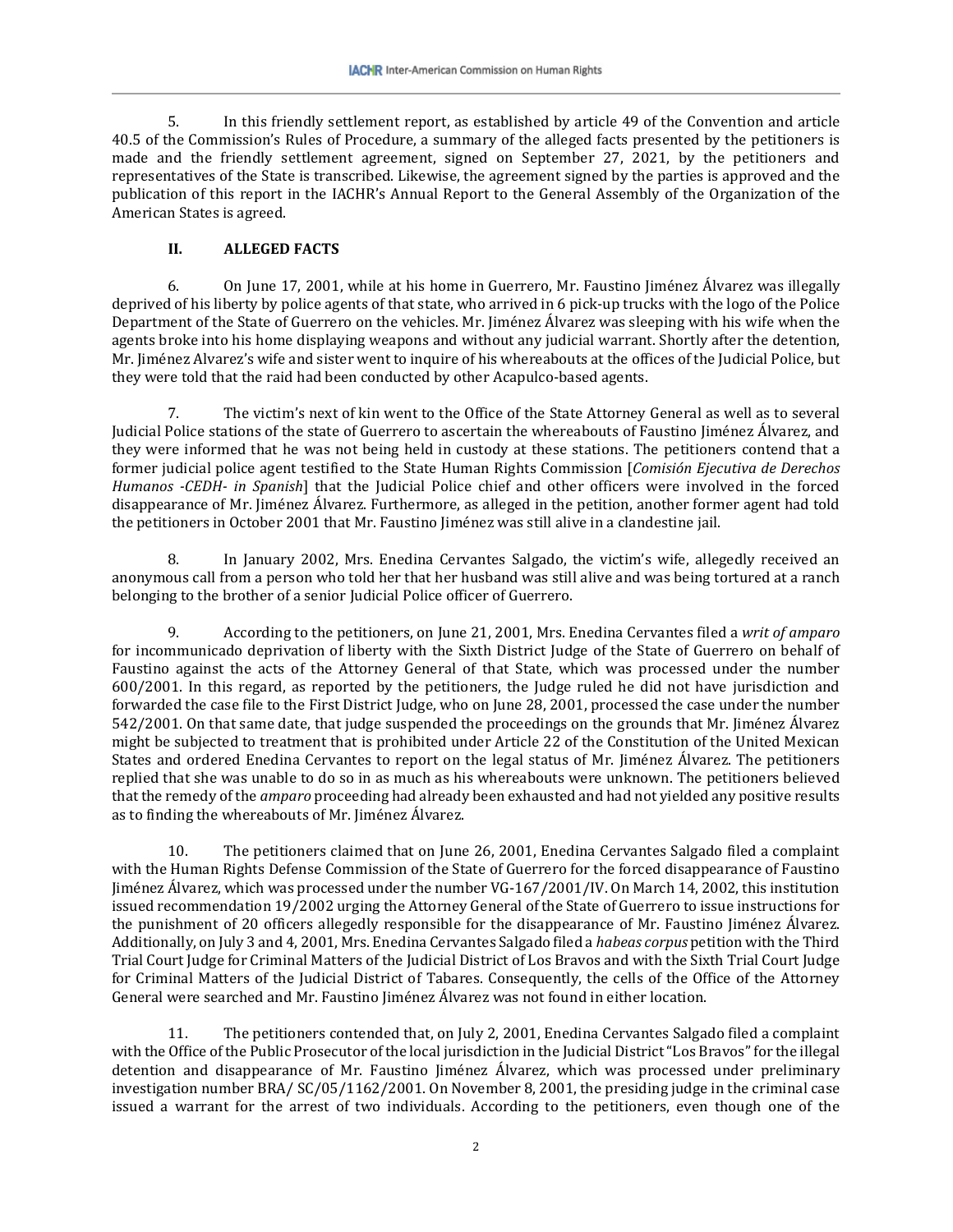individuals was apprehended and convicted to 45 years in prison for the illegal deprivation of liberty of Faustino Jiménez, in early April 2004, the defense appealed his sentence, and the Superior Court of Appeals amended the prior verdict and remanded the case for pending procedural formalities. Once these issues were resolved, a new sentence was handed down and was appealed again by the defense. After the third appeal, on June 29, 2006, the First Chamber for Criminal Matters of the Superior Appeals Court of Justice amended the previous sentences and reduced the punishment to 35 years of prison and a fine of \$ 46,605.00 pesos, acquitting the convict of payment of pecuniary and non-pecuniary reparation. In relation to the second individual who was charged, the arrest warrant was not executed and, therefore, the investigation would still be open. In short, the petitioners believe that the remedies pursued by them were not effective in determining the whereabouts of the victim and punishing those responsible for the forced disappearance of Mr. Jimenez.

12. The IACHR received a request for precautionary measures on behalf of Faustino Jiménez Álvarez on July 12, 2001, which was granted on July 13, 2001.

# **III. FRIENDLY SETTLEMENT**

13. On September 27, 2012, the parties held a working meeting in Mexico, facilitated by the Commission. In the context of this meeting, the parties signed a friendly settlement agreement. The text of the friendly settlement agreement submitted to the IACHR on October 18, 2012, is included below:

#### **FRIENDLY SETTLEMENT AGREEMENT**

#### **Case 12.610 Faustino Jiménez Álvarez**

Friendly settlement agreement of case 12.610 Faustino Jiménez Álvarez, in process before the Inter-American Commission on Human Rights (IACHR), entering into the agreement, as one party, representing the Mexican State, Lic. Max Alberto Diener Sala, Under Secretary for Legal Affairs and Human Rights and Lic. Omeheira López Reyna, Head of the Unit for the Promotion and Defense of Human Rights of the Secretariat of Government (SEGOB), Ambassador Alejandro Negrín Muñoz, Director General for Human Rights and Democracy of the Secretariat of Foreign Affairs (SRE) and Lic. Iñaky Blanco Cabrera, Under Secretary for Legal Affairs and Human Rights of the General Secretariat of the Government of the Free and Sovereign State of Guerrero; and as the other party, Citizen Enedina Cervantes Salgado, who appears on her own behalf representing her children Julieta and Ricardo, both with the surnames Jiménez Cervantes; as well as Lic. José Rosario Marroquín, Director of the Center for Human Rights Agustin Pro-Juarez A.C. (PRODH Center) representing that organization and representing the Center for Justice and International Law (CEJIL).

## **I. OBJECT**

The object of this document is to lay out the foundation for the friendly settlement of case 12.610 Faustino Jiménez Álvarez, in process before the IACHR, based on the recognition of international responsibility of the Mexican State for the facts reflected in Admissibility Report No. 31/07, approved by the IACHR on April 8, 2007, as well as to agree on the measures of reparation for damages, and how these measures will be implemented and monitored.

## **II. DEFINITIONS**

For the purposes of this document, the terms listed hereunder will be understood as follows:

**Agreement:** The commitment set forth in this document drawn up by the parties involved, as the basis for the friendly settlement of case 12.610 Faustino Jiménez Álvarez, in process before the Inter-American Commission on Human Rights.

**IACHR or COMMISION:** The Inter-American Commission on Human Rights.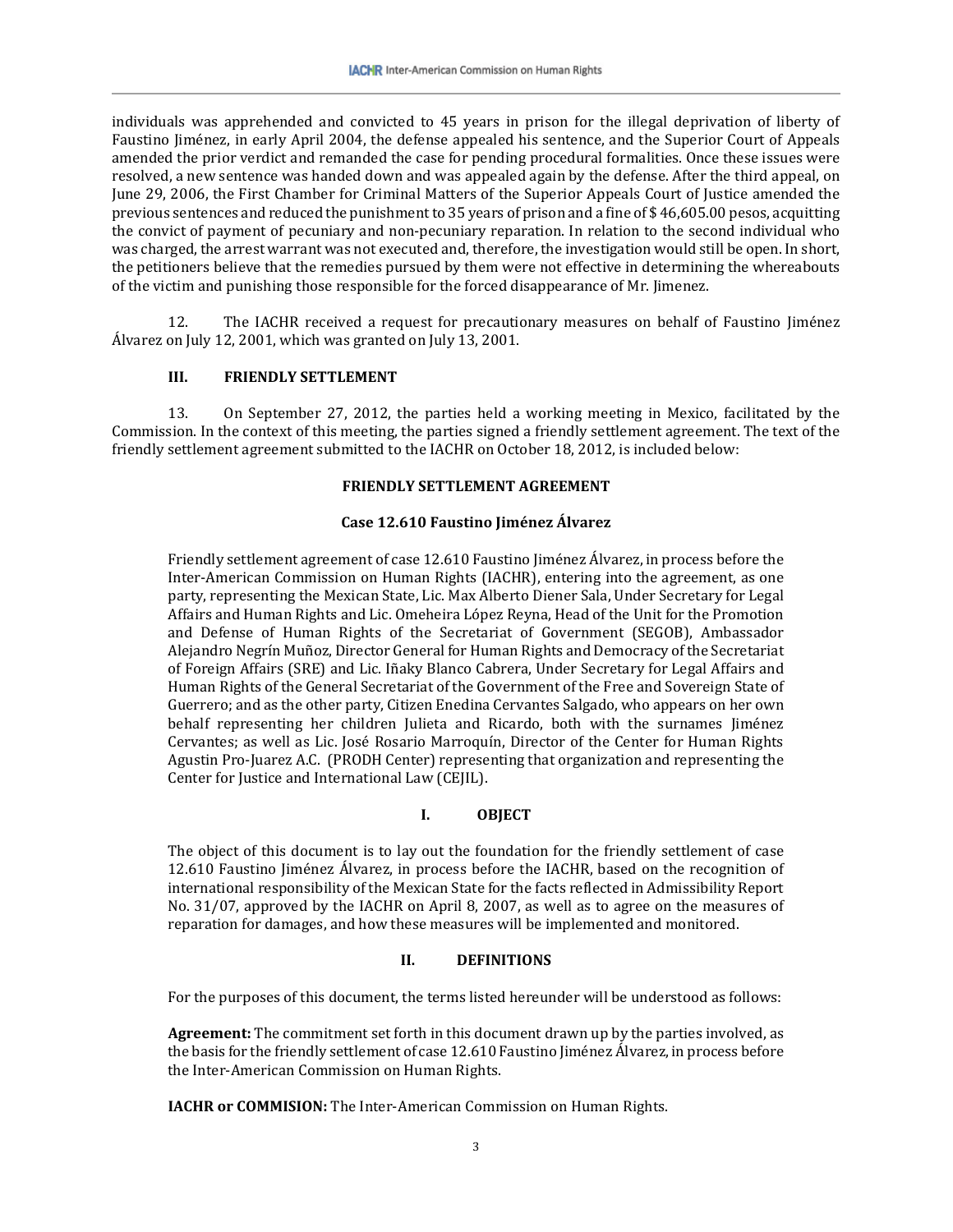**Victims:** Faustino Jiménez Álvarez, Enedina Cervantes Salgado, Julieta Jiménez Cervantes and Ricardo Jiménez Cervantes.

**Beneficiaries:** Enedina Cervantes Salgado, Julieta Jiménez Cervantes and Ricardo Jiménez Cervantes.

**Petitioners:** Center for Human Rights Agustin Pro-Juarez A.C. (PRODH Center), and Center for Justice and International Law (CEJIL).

**State, Mexican State, or Mexico:** The United Mexican States, represented in this act by the Federal Government and the Government of the Free and Sovereign State of Guerrero.

**Parties:** The Mexican State, Mrs. Enedina Cervantes Salgado in her capacity as victim, the beneficiaries and the petitioners.

**Pecuniary damage:** Damage caused by the loss of or detriment to the victim's income (lost wages) and expenses incurred as a result of acts violating their human rights (consequential damages), as well as consequences of a pecuniary nature, which have a causal connection to the facts of the case.

**Non-pecuniary damage:** Harmful effects of the facts of the case that are not of an economic or proprietary nature and encompass both suffering, such as affliction caused to the victims, detriment to values that are significant to the victims, as well as disruptions of a nonpecuniary nature to the living conditions of the victims.

**Measures of satisfaction**: Acknowledgement of the facts and acts of apology to the victims.

**Guarantees of non-repetition:** Actions taken by the Mexican State to prevent events such as those that happened in this case from happening again, including, adopting measures of domestic law linked to the promotion and respect for human rights.

#### **III. JURISDICTION OF THE INTER-AMERICAN HUMAN RIGHTS SYSTEM**

**FIRST. –** Mexico has been a State Party to the American Convention on Human Rights (ACHR) since March 24, 1981, and recognized the contentious jurisdiction of the Inter-American Court of Human Rights (IA Court of HR) on December 16, 1998. Additionally, Mexico ratified the Inter-American Convention on the Forced Disappearance of Persons (IACFDP) on April 9, 2002, and the Inter-American Convention to Prevent and Punish Torture (IACPPT) on November 2, 1987.

**SECOND. –** The IACHR is a principal and autonomous organ of the Organization of American States whose mandate emanates from the Charter of the Organization of American States and the American Convention on Human Rights.

**THIRD. –** The main function of the IACHR is to promote the observance and defense of human rights and, in so doing, hear matters relating to compliance with the commitments contracted by the States Party to the American Convention on Human Rights.

**FOURTH. –** The legal basis for this Agreement is Article 33, 41 (f), 48.1.f, 49, of the ACHR and Article 40 of the IACHR's Rules of Procedure, which prescribe the jurisdiction of that international body to hear matters linked to compliance with the international obligations recognized therein, as well as the power of that Inter-American body to follow up on the matters before it in which the parties have determined to reach a friendly settlement**.**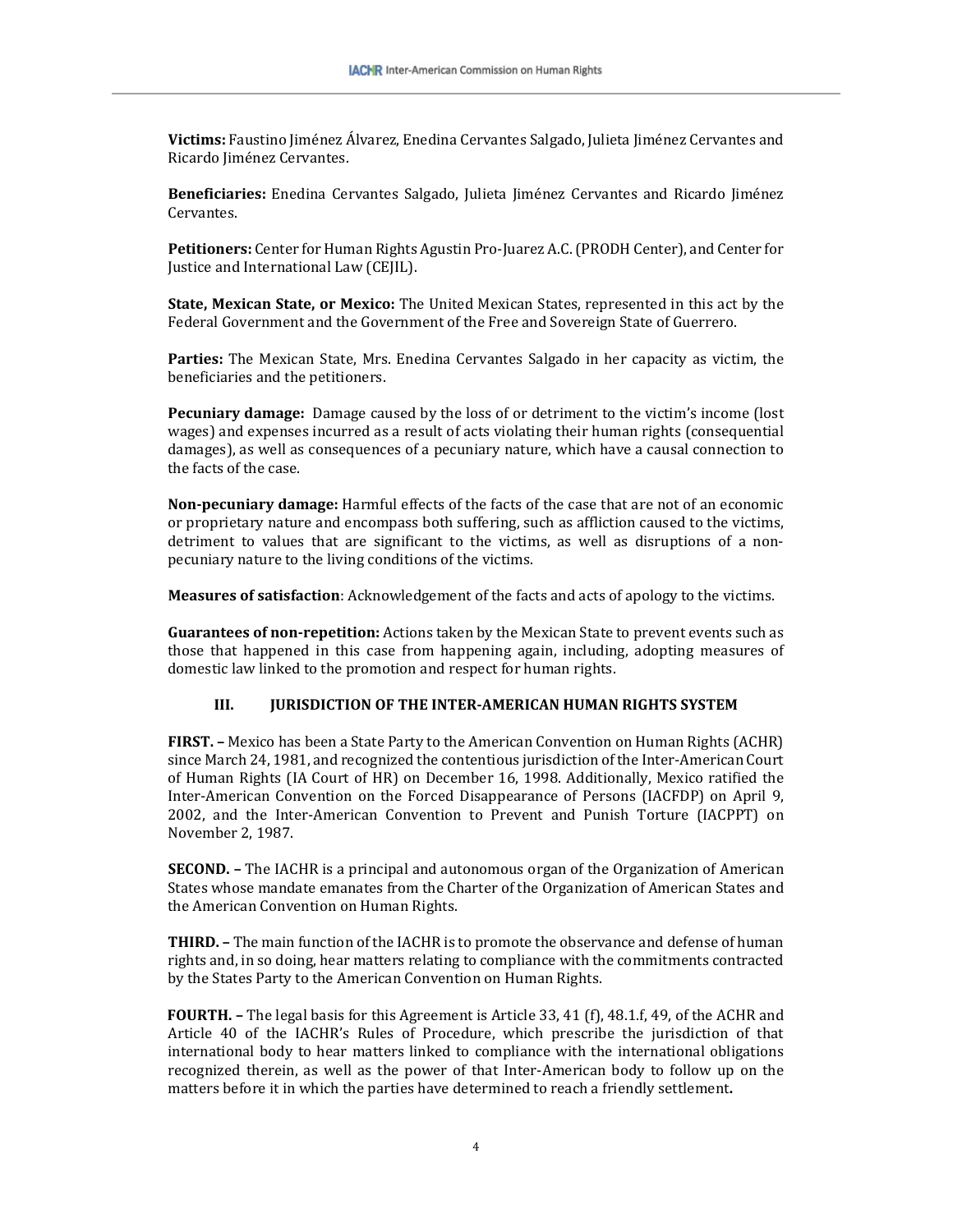## **IV. CASE PROCEEDINGS BEFORE THE INTER-AMERICAN HUMAN RIGHTS SYSTEM**

**FIRST. –** On April 25, 2002, the IACHR received a petition alleging the international responsibility of the Mexican State for the forced disappearance of Faustino Jiménez Álvarez and subsequent failure to investigate and make reparations for the crimes.

**SECOND.**- On April 8, 2007, in the context of its 127<sup>th</sup> Session, the IACHR approved Admissibility Report No. 31/07, and thus declared admissible the petition regarding the forced disappearance of Faustino Jiménez Álvarez, registering it under the case number 12.610, and informed the parties that it would begin its examination regarding the violation of the rights and obligations enshrined in Articles 2, 4, 7, 5, 8 and 25 of the American Convention on Human Rights, all in connection with the obligation to respect rights set forth in Article 1.1 of the Convention, as well as Articles 1, 6 and 8 of the Inter-American Convention to Prevent and Punish Torture and Articles I, III and XI of the Inter-American Convention on the Forced Disappearance of Persons. On May 25, 2007, the petitioners sent a communication to the IACHR expressing their willingness to enter into a friendly settlement agreement, and reiterated this on August 19, 2008, in a proposed framework to reach a friendly settlement which was forwarded to the State.

**THIRD. –** On September 27, 2011, at a working meeting convened by Commissioner Rodrigo Escobar, Rapporteur for Mexico, the Mexican State expressed its willingness to reach a friendly settlement agreement, as well as to forge a consensus with the representatives of the Jiménez Cervantes family on the terms of this agreement.

**FOURTH.** – Consequently, senior officials of the state of Guerrero and the federal government, jointly, began a process of dialogue to outline the friendly settlement, the elements of which are reflected in this Agreement.

## **V. ACKNOWLEDEGMENT OF INTERNATIONAL RESPONSIBILITY**

**FIRST. –** The State accepts its international responsibility for the facts established in Admissibility Report No. 31/07 of the IACHR and expresses its willingness to submit the matter to a friendly settlement process.

**SECOND. –** Consequently, this agreement stands, in itself, as acknowledgement of the international responsibility of the State in case 12.610 Faustino Jiménez Álvarez.

**THIRD.-** Both parties recognize, in accordance wit[h](#page-5-0) the findings of the Working Group on Enforced or Involuntary Disappearances (WGEID), <sup>2</sup> that new protective legislation should provide an adequate response to the particular characteristics of the phenomenon of the forced disappearance of persons, provide for a broad concept of a victim, ensure an active role of the trier of fact and not establish burdensome requirements on the complainants, such as identification of the place of detention, the determination of the responsible authority and granting of an *amparo* claim by the direct victim.

**FOURTH.-** The parties acknowledge the need to amend Article 215-A of the Federal Criminal Code to bring it in line with the standards set by the IACHR, so it is consistent with the decision on compliance monitoring as issued by the IA Court of HR in the case of Radilla Pacheco v.

<span id="page-5-0"></span><sup>2</sup>Document titled "The working group concludes its visit to Mexico," dated March 31, 2011. The Working Group on Enforced or Involuntary Disappearances, made up of independent experts from all regions of the world, was established by the United Nations Commission on Human Rights in 1980 to help the relatives of disappeared persons ascertain their whereabouts or the fate they have met. The Working Group acts as a line of communication between the families and governments involved in order to ensure that individual cases are investigated to ascertain the whereabouts of individuals who, after disappearing, are unprotected by the law. The Working Group continues to deal with cases of disappearances until they are solved. Additionally, the Working Group provides assistance to States in enforcing the United Nations Declaration on the Protection of All Persons against Enforced Disappearances.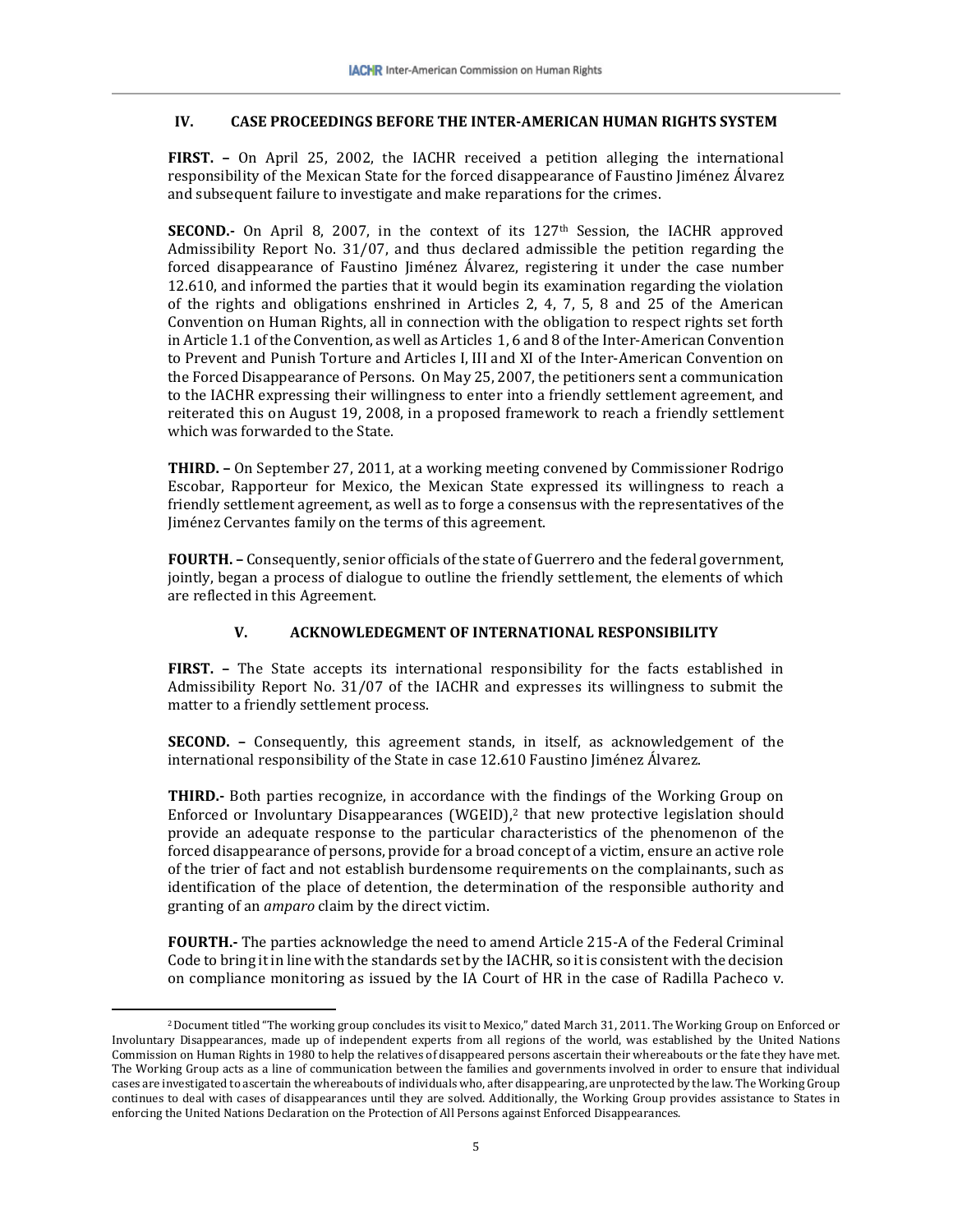Mexico, of May 19, 2011[3](#page-6-0) and the appropriateness that the Congress of the Union and the Congress of the State of Guerrero, within the scope of their remit, open the debate about an adequate and effective legal framework for the prevention, investigation and punishment of forced disappearance.

#### **VI. FACTUAL BASIS OF THE AGREEMENT**

**SINGLE. –** The parties agree that the events comprising the factual basis for the Agreement and, therefore, for the acknowledgement of the responsibility of the Mexican State, are set forth in Report on Admissibility No. 31/07 of the IACHR, specifically, in paragraphs 8 to 18, 20 to 26 and 43 thereof.

#### **VII. DECLARATIONS OF THE MEXICAN STATE**

**FIRST. –** The State expresses its broadest and absolute commitment to compliance with, respect for and promotion of human rights.

**SECOND. –** Pursuant to Article 48.f of the American Convention on Human Rights, as well as Article 40 of the IACHR Rules of Procedure, the Mexican State and, specifically, the Government of the State of Guerrero, express their absolute willingness to settle this matter by means of a friendly procedure and scrupulously comply with each of the items of this Agreement.

**THIRD. –** The State undertakes to abide by the agreement with strict adherence to its international obligations and under an arrangement that fosters dialogue and the involvement of the victims and petitioners of the case in the actions undertaken for those purposes.

#### **DECLARATIONS OF THE SECRETARIAT OF GOVERNMENT**

**FIRST.-** Its representatives affirm that, pursuant to Articles 1, 26 and 27, subsections XII and XIII of the Organic Law of Federal Public Administration, the Secretariat of Government [*SEGOB in Spanish*]is an agency of the Executive Branch of the Union, whose purview is, among other things, to conduct the domestic policy of the Federal Executive that is not expressly attributed to another agency; as well as to oversee compliance with the provisions of the Constitution by the authorities of the country, especially, as it pertains to individual guarantees and order the necessary administrative measures for this purpose.

**SECOND. –** That the Under Secretary for Legal Affairs and Human Rights, Lic. Max Alberto Diener Sala, in accordance with Article 2, section A, subsection III and Article 6, subsection XII of the Internal Rules of the Secretariat of Government, has the legal authority, among other ones, to sign documents relating to the exercise of its powers.

<span id="page-6-0"></span><sup>&</sup>lt;sup>3</sup> Pursuant to this decision, "the Commission stated that it valued 'the legislative initiative of the State and consider[ed] that it [was] a step forward in the process of achieving compliance.' In particular, it considered that the inclusion of elements such [as] the refusal to acknowledge the deprivation of liberty or to give information on the disappeared person that distinguish this crime from other crimes often related to the forced disappearance of persons, as well as the prohibition of privileges in its prosecution, to be 'positive aspects' of the initiative. However, it indicated that the proposed reform still fails to conform 'integrally with the standards established [in the J]udgment and those established in the Inter-American Convention on Forced Disappearance of Persons.' The Commission indicated that 'the definition of the perpetrator of the crime should be broad so as to ensure the punishment of all 'principals, accomplices, and accessories to the crime, regardless of whether they are State agents or persons or groups that act with the authorization, support, or acquiescence of the State.' Additionally, it stated that 'the standards of application of the quantum of the sentence are based on the perpetrator's status as a 'public servant' or a 'private individual,' which is incompatible with Article III of the Inter-American Convention on Forced Disappearance of Persons, which establishes the possible mitigating factors that could apply in cases of forced disappearance.' Last, the Commission manifested its concern that 'a period of prescription be provided for this crime despite the fact that the Inter-American Convention on Forced Disappearance of Persons establishes the imprescriptibility of that crime as a general rule.' In any case, the State 'did not specify whether the established period of prescription of 35 years is compatible with the exceptions established by the Inter-American Convention on Forced Disappearance of Persons in Article VII therein." (See. IA Court of HR. Case of Radilla Pacheco v. Mexico. Monitoring Compliance with Judgment. Resolution of the Inter-American Court of Human Rights of May 19, 2011, par. 26).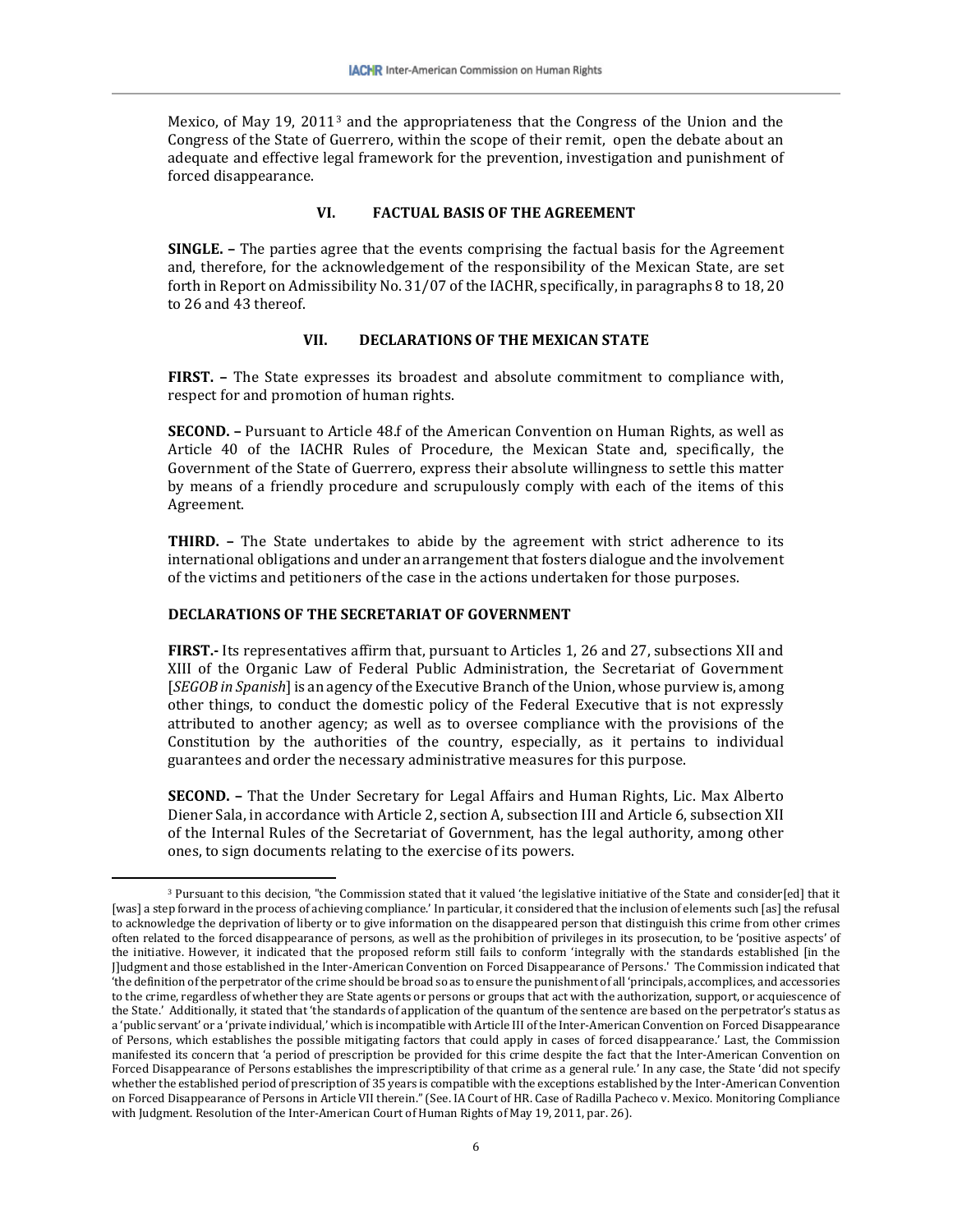**THIRD. –** That the Head of the Unit for the Promotion and Defense of Human Rights, Lic. Omeheira López Reyna, pursuant to Article 2 section B, subsection XV, and Article 21 subsection VI of the Internal Rules of the Secretariat of Government, has the power to address recommendations of international human rights organizations, whose jurisdiction, proceedings and decisions are recognized by the Mexican State.

**FOURTH. –** That the Unit for the Promotion and Defense of Human Rights has sufficient resources to meet the obligations arising from this Agreement.

**FIFTH. –** That it provides as its official address for all legal effects of this agreement, the domicile located at Bucareli No. 99, Colonia Juárez, Delegación Cuauhtémoc, postal code 06600, México, Distrito Federal.

## **DECLARATIONS OF THE SECRETARIAT OF FOREIGN AFFAIRS**

**FIRST. –** Its representatives assert that, pursuant to Articles 1, 26 and 28, subsections I and III of the Organic Law of Federal Public Administration, the Secretariat of Foreign Affairs [*SRE in Spanish*] is an agency of the Executive Branch of the Union, whose remit is, among other things, to promote, foster and ensure the coordination of the foreign policy of the Federal Executive, as well as participate in the international organizations of which the Mexican government is a member.

**SECOND.-** The General Directorate of Human Rights and Democracy, in accordance with Article 29, subsection XI of the Internal Rules of the Secretariat of Foreign Affairs, has the authority to represent the Secretariat by entering into agreements relating to the exercise of its authority and of the Administrative Units under its responsibility, *inter alia,* to receive and process complaints and petitions filed against the Mexican State with international human rights bodies, represent the government of Mexico in litigation or proceedings arising from these bodies, as well as to promote the adoption of measures necessary to settle such complaints or petitions in keeping with the law.

**THIRD. –** That it provides as its official address for all legal effects of this agreement, the domicile located at Avenida Juárez No. 20, Colonia Centro, Delegación Cuauhtémoc, postal code 06010, México, Distrito Federal.

#### **DECLARATIONS OF THE STATE OF GUERRERO**

#### **"THE STATE" declares:**

**FIRST. –** That the State of Guerrero is a Free and Sovereign Entity as it pertains to its internal regime and is a member of the United Mexican States in accordance with Articles 40 and 43 of the Political Constitution of the United Mexican States, and Article 23 of the Political Constitution of the Free and Sovereign State of Guerrero.

**SECOND. –** That the Executive branch of the State has the authority as one of its powers to enter into collaboration agreements with the Federal Government, with the Governments of other States, with Municipalities and other entities, by meeting the formal requirements in each particular instance.

**THIRD. –** That Lic. Iñaky Blanco Cabrera, Under Secretary of Government for Legal Affairs and Human Rights, of this State, has the legal authority to enter into agreements with federal authorities, the legal basis of which is found in Articles, 11, 19 and 20 subsection IV of Organic Law of Public Administration of the State of Guerrero number 433; Articles 4, 8 and 13 subsection IX of the Internal Rules of the General Secretariat of Government, First of the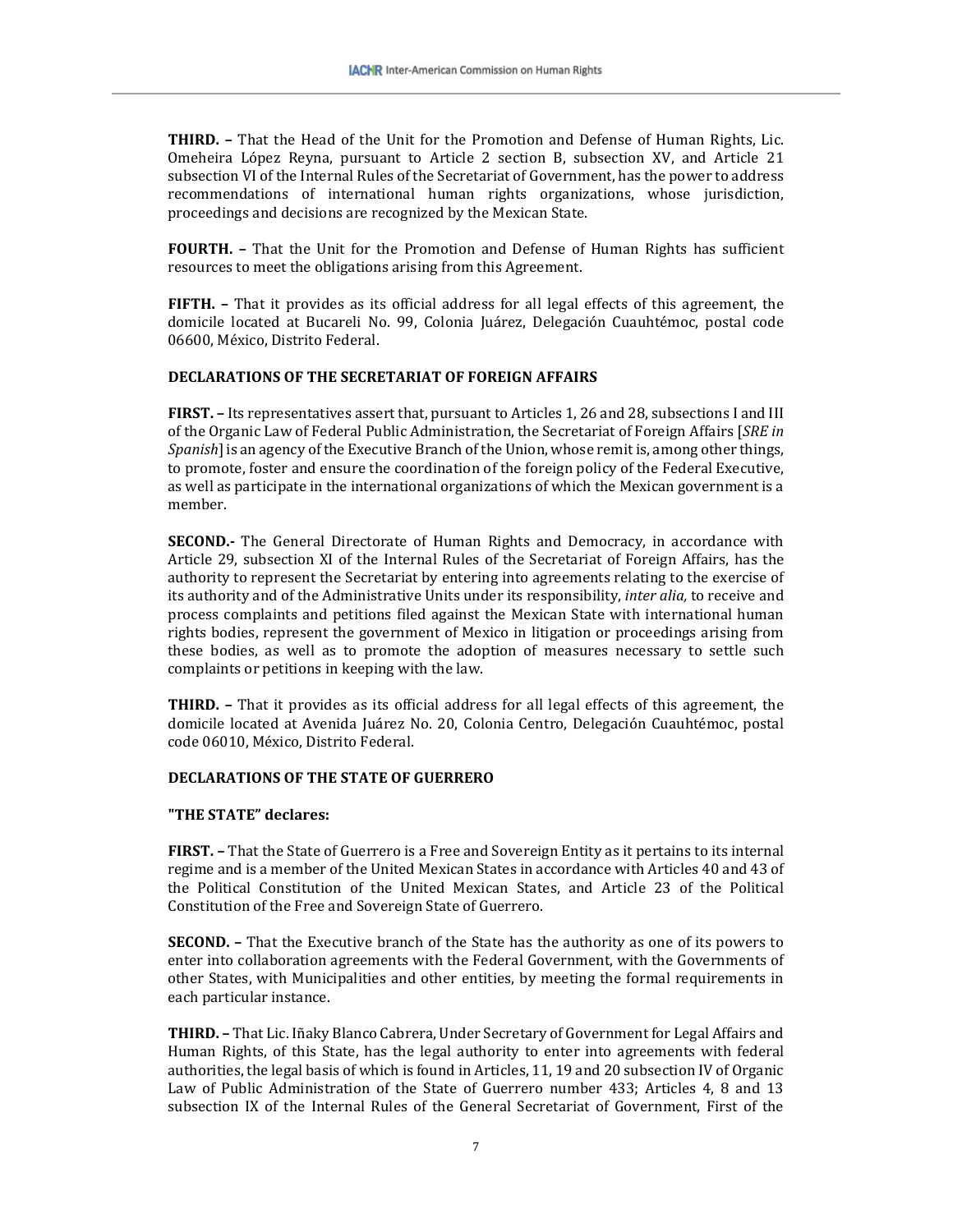Agreement Delegating the Head of the Office of the Under Secretary of Government for Legal Affairs and Human Rights of the General Secretariat of Government, the power to enter into the Friendly Settlement Agreement of the case of Faustino Jiménez Álvarez, published in Official Newspaper of the Government of the State Issue 77 Section I dated September 25, 2012.

**FOURTH. –** That the mailing address for compliance with the purposes of this instrument is the same as that of "THE STATE," located at Palacio de Gobierno, Boulevard Rene Juárez Cisneros No. 62, Segundo Piso, Edificio Costa Chica, Ciudad dejos Servicios, postal code 39074 in Chilpancingo Guerrero.

#### **DECLARATIONS OF THE VICTIM AND THE PETITIONERS**

**FIRST. –** That Mrs. Enedina Cervantes Salgado is a Mexican national, of legal age and appears in this act on her own behalf and in representation of her children Julieta Jiménez Cervantes and Ricardo Jiménez Cervantes.

**SECOND. –** That Lic. José Rosario Marroquín, Director of the Centro de Derechos Humanos Miguel Agustín Pro Juárez A.C. (PRODH Center), is acting as representative of the petitioners in the instant Agreement.

**THIRD. –** That the petitioners and the victim, jointly, provide as their legal mailing address for purposes of the instant Agreement the domicile located at […].

#### **DECLARATIONS OF THE PARTIES**

**FIRST. –** That they mutually recognize the legal capacity held by each other and with which each one appears for the signing of this Agreement.

**SECOND. –** That they wish to settle through a friendly procedure the case 12.610 Faustino Jiménez Álvarez, pursuant to the provisions in this Agreement which, once it is signed, will be conveyed to the IACHR for the appropriate verification and follow-up.

**THIRD. –** That they wish to join efforts to jointly promote actions, the object of which is to comply with the items of this Agreement.

**FOURTH. –** That the dialogue in dealing with this case was characterized by the good faith of both parties, who reiterated at this act their willingness to reach a friendly settlement based on compliance with this Agreement.

**FIFTH. –** For the realization of the object of this Agreement the parties to promote settlement formulas with full adherence to Inter-American standards, giving preference to the rights of the victims, for which an arrangement has been jointly designed that complies with Inter-American standards in the subject matter. For this purpose, they also express their willingness to have the respective follow-up by the IACHR for adequate compliance with the Agreement.

#### **VIII. FULL REPARATION OF DAMAGE**

**FIRST. –** The parties acknowledge the forced disappearance of persons is characterized as a serious and multi-offense human rights violation, that violates multiple human rights recognized by the international community.

**SECOND. –** In view of the case law of the Inter-American Court of Human Rights relating to the rights that are violated in cases of forced disappearance -such as the right to recognition of personality, humane treatment, personal liberty, life, a fair trial, due process of law and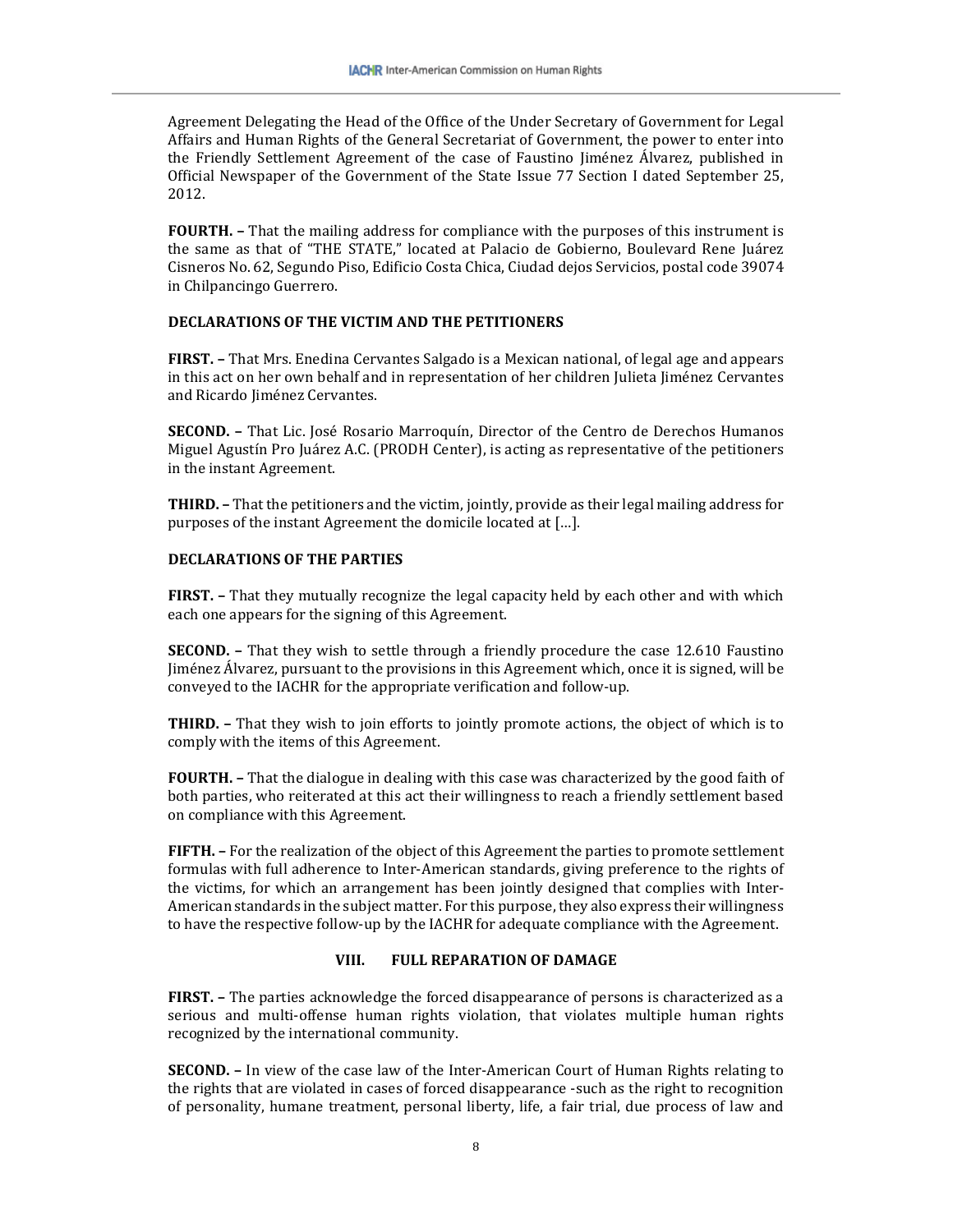judicial protection, the State and the petitioners agree on full reparation of the victims under the following terms:

#### **VIII.1 Compensation.**

**FIRST. –** The State will hand over the equivalent, in national currency, of compensation in equity for the overall amount of \$3,098,400.00 (three million ninety-eight thousand four hundred pesos 00/100 M.N.).

**SECOND. –** The State agrees that payment of the compensation as part of the reparation to the victims for the forced disappearance of Faustino Jiménez Álvarez will be tax free.

**THIRD. –** Payment of this compensation will be distributed as follows:

**—** The amount of \$750,000.00 (seven hundred and fifty thousand pesos 00/100 M.N.) will be paid by the government of the State of Guerrero, through delivery of the corresponding business document to Mrs. Enedina Cervantes Salgado within 30 business days following the signing of the instant friendly settlement Agreement.

**—** The amount of \$2,348,400.00 (two million three hundred and forty-eight thousand four hundred pesos 00/100 M.N.) will be defrayed by the Secretariat of Government, through the Unit for the Promotion and Defense of Human Rights, by means of delivery of the corresponding business document to Mrs. Enedina Cervantes Salgado, within 30 business days following the signing of the instant friendly settlement Agreement.

#### **VIII.2 Measures of satisfaction and guarantees of non-repetition**

#### **VIII.2.1 Investigation into the facts of the case and punishment of those responsible.**

**FIRST. –** The State undertakes to diligently conduct and continue with the necessary investigations to find the whereabouts of Mr. Faustino Jiménez Álvarez; punish those persons responsible for the crimes perpetrated against him and impose the appropriate administrative or disciplinary sanctions against the persons who, despite their link to the commission of the human rights violations committed in the case, continue to hold public positions, or perform public functions.

**SECOND –** The State recognizes that the investigations must be carried out in accordance with the obligations established in the Political Constitution of the United Mexican States, specifically, in Article 1 thereof, and in the international human rights treaties to which the Mexican State is a Party.

**THIRD.-** In relation to the participation of the victims in the prosecutorial process, the State recognizes the unrestricted right of Mrs. Enedina Cervantes Salgado and the other victims to access and consult the case investigation file; to aid the public prosecutor's office in charge of the case, that is attached to the Office of Attorney General of Guerrero (PGJ-Gro), by offering and requesting the introduction of evidence to continue the investigations; to appoint and change legal representation to carry out that assistance; and the right to be advised in a timely fashion of the due process of law rights established by legislation currently in effect, among other things, access to the services that are provided by the Program for Attention and Support to the Victims or Offended Parties of crime.

**FOURTH.** – In coordination with the victims, the PGJ-Gro will create a Working Group and draw up a Work Plan so that the conduct of the investigations into the facts of the case can be jointly established, based on direct and fluid dialogue between and among the parties.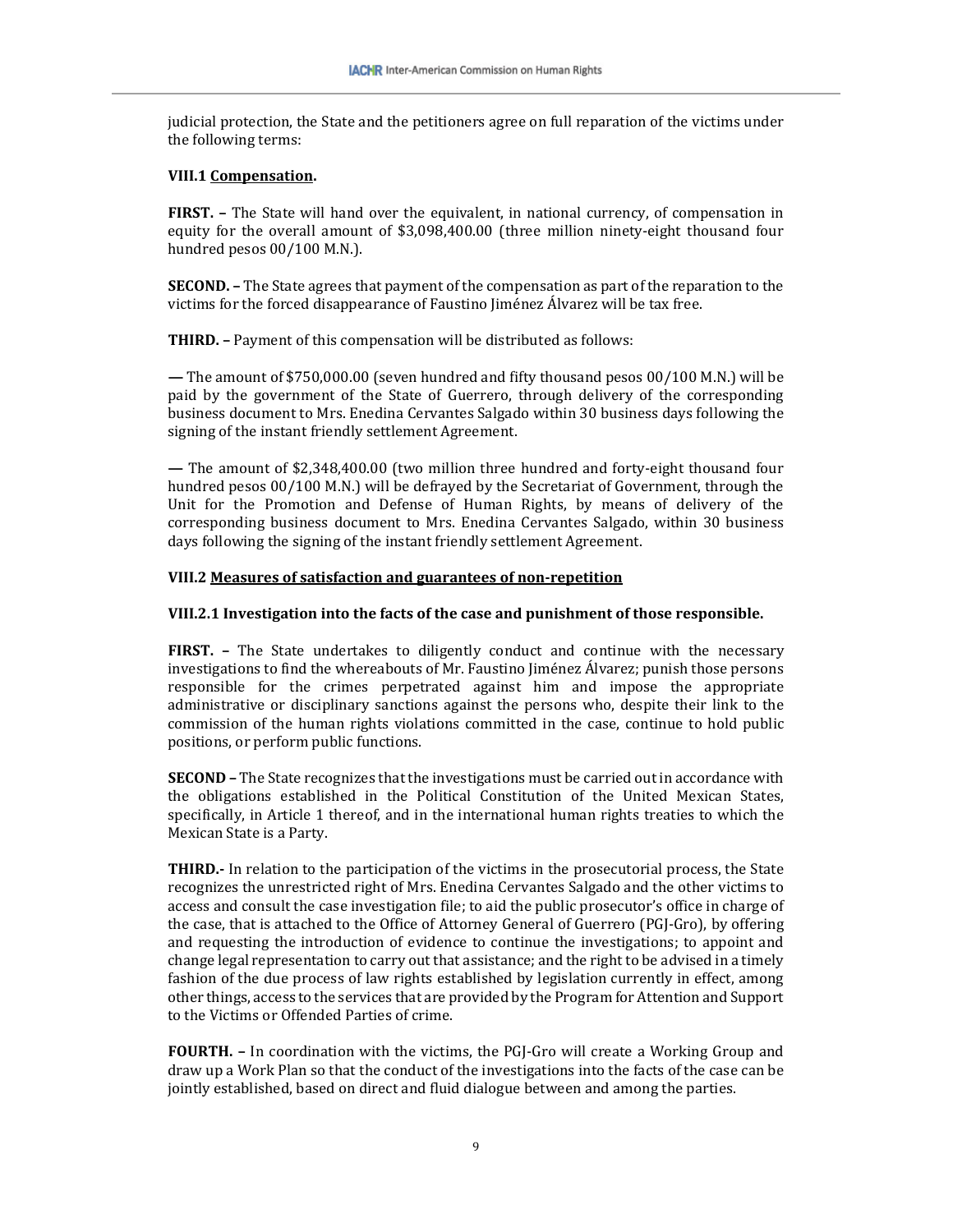**FIFTH. -**Mrs. Enedina Cervantes Salgado and her representatives shall meet as many times as necessary with the PGJ-Gro, to raise concerns and observations pertaining to the case investigation.

**SIXTH. –** The State recognizes that the item set forth under the first, second and sixth paragraphs of section VIII.2.1 of the Agreement are an integral part of the victims' right to the truth, which emanates from several provisions of the ACHR, such as those relating to fair trial rights, judicial protection, and access to information (Articles 8, 25 and 13, respectively). Consequently, the next of kin of Faustino Jiménez have the right, and the State has the obligation, to an effective investigation of what happened to the victim, which entails proceeding with and keeping open the investigation as long as the whereabouts or ultimate fate of Faustino Jiménez have not been determined and to identify and continue to prosecute every likely person responsible, as well as impose the appropriate punishment on them.

#### **VIII.2.2 Public acknowledgement of the crimes**

**FIRST.-** In keeping with the best practices in cases where international responsibility of the Mexican State has been established by the bodies of the Inter-American human rights system, and for the purpose of making full reparation to the victims, after entering into a free and informed agreement with the victims and the petitioners, the Mexican State undertakes to hold a ceremony of public acknowledgment of responsibility and public apology for the violations of the human rights committed in this case.

**SECOND.** – The public ceremony will be headed by the highest authorities of the State of Guerrero and will be attended by senior officials of the Office of the Attorney General of the State of Guerrero, of the Secretariat of Government and of the Secretariat of Foreign Affairs, in addition to ensuring the active participation of the Jiménez Cervantes family.

**THIRD. –** The government of the State of Guerrero shall publish a public announcement in a daily newspaper of local circulation and, for their part, the SEGOB and the SRE will report on the holding of the ceremony on their official website. Additionally, the Jiménez Cervantes family will be given a copy of the public pronouncement made by the authorities.

**FOURTH.** - Said public ceremony will be conducted by mutual agreement with the victims and their representatives.

**FIFTH. –** The public ceremony will be documented, and the record will be forwarded to the IACHR, so that it appears in the archives as supporting documents to the friendly settlement; likewise, the parties will preserve a copy of said document.

## **VIII.2.3 Medical and psychological care for the beneficiaries.**

**FIRST. –** The government of the state of Guerrero undertakes to provide free of charge any medical treatment required by the victims through the specialized state health institutions. The treatment will be provided for as long as it is necessary and will include providing any medications that the victims require, in keeping with their medical conditions.

**SECOND. –** With a view toward determining the particular medical care that is needed, the government of the State of Guerrero, through its Secretariat of Health, performed a medical assessment on Mrs. Enedina Cervantes, as well as on her children Julieta and Ricardo Jiménez Cervantes, the results of which show that they are all clinically healthy as of today's date. Notwithstanding, the state government expresses its commitment to provide to the beneficiaries, including the son of Julieta Jiménez Cervantes, specialized and immediate medical care, in the event it is so required.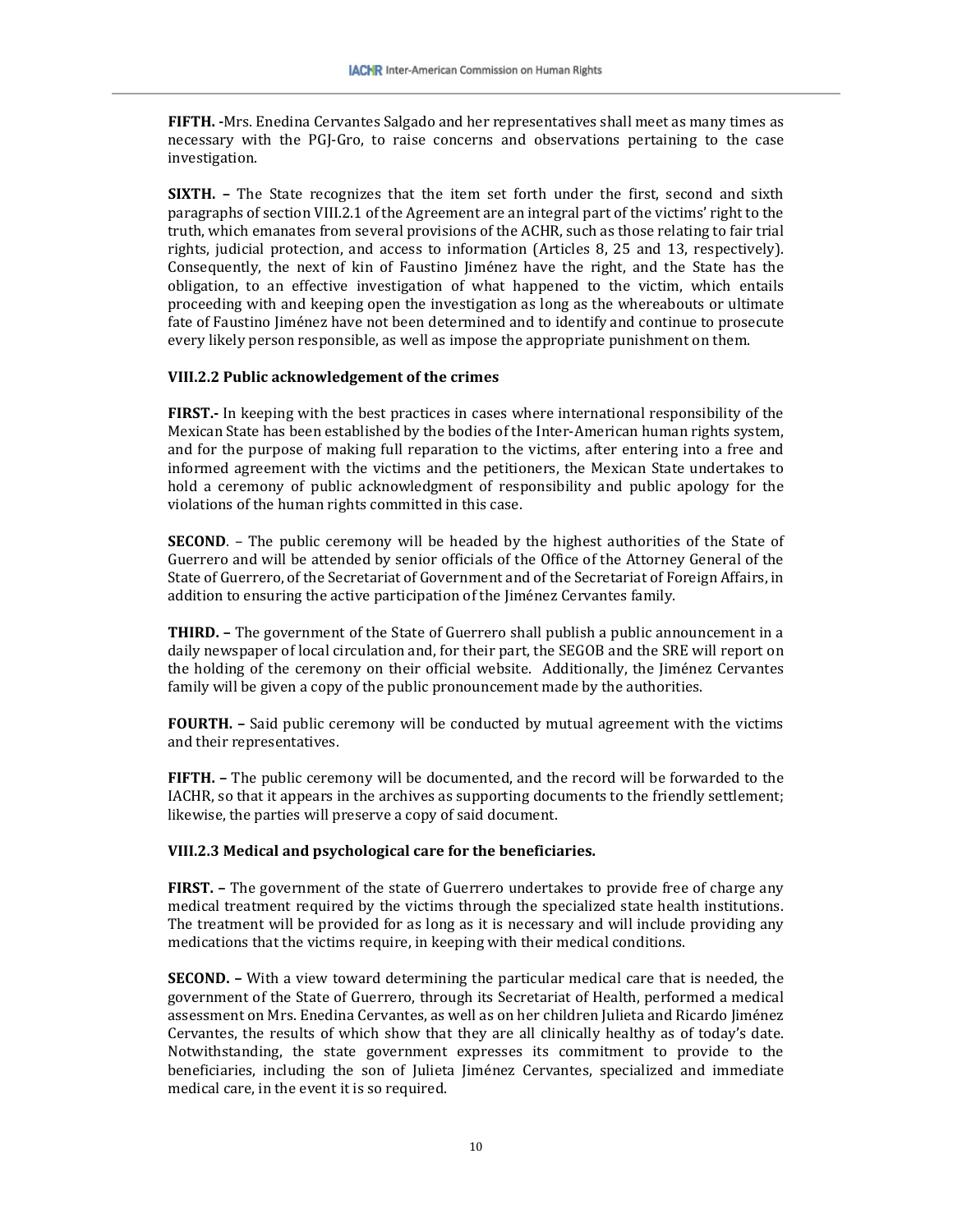**THIRD. –** As for psychological care, after entering into the agreement with the petitioners, specialized personnel of the Government of the State of Guerrero conducted several psychological studies on the beneficiaries, and this revealed that they needed to be provided individual, family, and occupational psychotherapy. Consequently, the Government of the State of Guerrero undertakes to provide psychological therapy for as long as necessary through specialists in the field, for which the curricula vitae of the individuals who work in the area of psychological care at the different institutions of the State of Guerrero will be submitted to the representatives of the Jiménez Cervantes family, so the beneficiaries are able to choose the provider that is best suited to them.

**FOURTH. –** The specific characteristics of the medical and psychological care that will be provided to the beneficiaries, as well as the officials who will serve as contact persons and the requirements to sign the beneficiaries up in the state health care program are reflected in a document attached to this Agreement, which is an integral part thereof.

## **(Annex 1)**

## **VIII.3 Additional benefits granted by the Government of the State of Guerrero for full reparation of the victims of the case.**

The State of Guerrero undertakes to provide all of the benefits specified in this Agreement, binding itself to facilitate access to the programs and support set forth in this section free of charge.

## **VIII.3.1 Educational support**

**FIRST. –** The Government of the State of Guerrero shall provide a scholarship to Ricardo Jiménez Cervantes to continue his studies until he completes the highest level, and, for this purpose, the state education authorities will closely monitor the case of the young man Mr. Jiménez, facilitating the respective registration process.

**SECOND.** – With respect to the young woman Julieta Jiménez Cervantes, the Government of the State of Guerrero shall award an academic scholarship once she resumes her higher education studies, in addition to facilitate access for her to the public school of her choice within that state.

**THIRD. –** The specific terms of the scholarships, as well as the requirements the beneficiaries must meet for them to be awarded, the necessary application process and education officials who will act as contact persons for this benefit, are listed in a document attached to this Agreement, which is an integral part thereof.

## **(Annex 2)**

## **VIII.3.2 Housing support**

**FIRST. –** Given that the results of the socioeconomic studies carried out on Mrs. Enedina Cervantes Salgado show that she does not own her own house, the Government of the State of Guerrero will provide Mrs. Cervantes with the benefit of a house through one of the state housing programs.

**SECOND. –** It is the responsibility of Mrs. Enedina Cervantes to choose, based on the information that is provided for this purpose by the Government of the State of Guerrero, the specific housing program through which to obtain her house.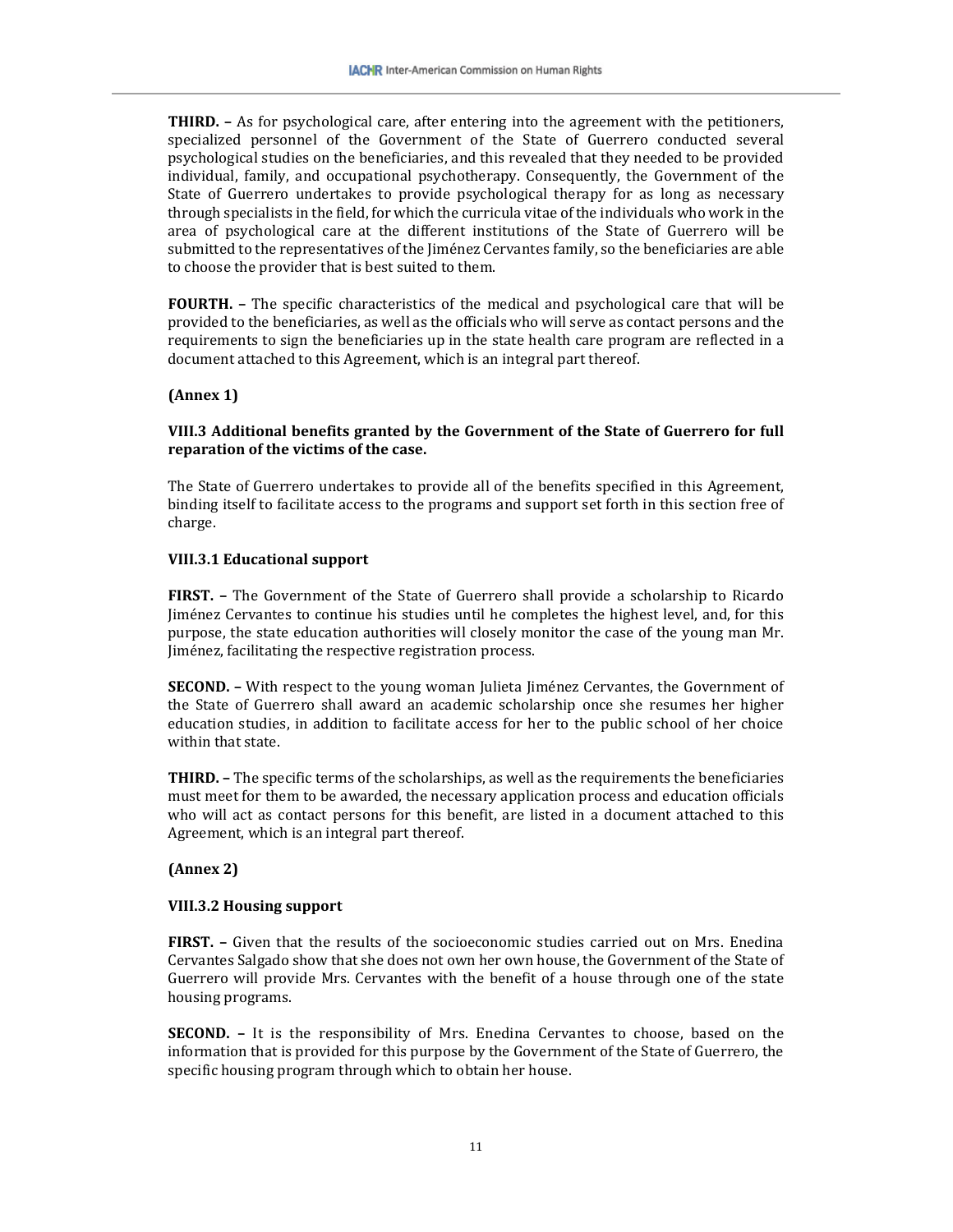**THIRD. –** The authorities of the State of Guerrero will facilitate the application process and requirements necessary to obtain the house and will pardon any debts that the beneficiary may incur with the respective agencies.

**FOURTH.-** The announcements and terms of the housing programs "*Tu Casa*" and "*Casa Digna*," as well as the requirements that Mrs. Enedina Cervantes Salgado must meet for a house to be granted, the procedural formalities that must be covered and the authorities of the Housing and Urban Land Institute of Guerrero and of the Secretariat of Social Development who will act as contact persons for the provision of this service, are set forth in a document attached to the instant Agreement, which is an integral part thereof.

## **(Annex 3)**

## **VIII.3.3 Income-producing project support**

**SINGLE. –** The Government of the State of Guerrero will award to Mrs. Enedina Cervantes aid in order to develop an income-producing project of her liking. It is known that Mrs. Enedina Cervantes used to have a commercial establishment for the sale of food and other consumer goods and, therefore, the aid could be channeled for this purpose.

**SECONG. -**The terms of the program through which this benefit will be awarded, as well as the requirements that Mrs. Enedina Salgado must meet for it to be granted, as well as the procedural formalities that must be covered and the authorities of the Secretariat of Social Development that will act as contact persons, are set forth in a document attached to this Agreement, which is an integral part thereof.

## **(Annex 4)**

## **VIII.3.4 Economic support**

**FIRST. –** The Government of the State of Guerrero will award the young lady Julieta Jiménez Cervantes, in her status of single mother, monthly economic support through the program "*Guerrero Cumple*".

**SECOND. –** The terms of the program through which this benefit will be awarded to Mrs. Julieta Jiménez, as well as the requirements and application process that must be fulfilled and the officials of the Secretariat of Social Development, who will act as contact persons, are set forth in a document attached to the instant Agreement, which is an integral part thereof.

## **(Annex 5)**

## **IX. MONITORING COMPLIANCE WITH THE FRIENDLY SETTLEMENT AGREEMENT**

**FIRST. –** The victims and their representatives expressly agree and accept the commitments assumed by the Mexican State to address the case, also acknowledging the institutional effort of the authorities to provide an adequate and timely response to comply with the reparations provided for in the instant Agreement.

**SECOND. –** Pursuant to Article 40 of its Rules of Procedure, it is the responsibility of the IACHR to verify compliance with this Agreement, and it is the responsibility of the SRE to provide all information requested of the State by this Inter-American body. The victims and the petitioners must submit information to the Commission when it is requested of them or should they deem it necessary, and at whatever time they determine to do so.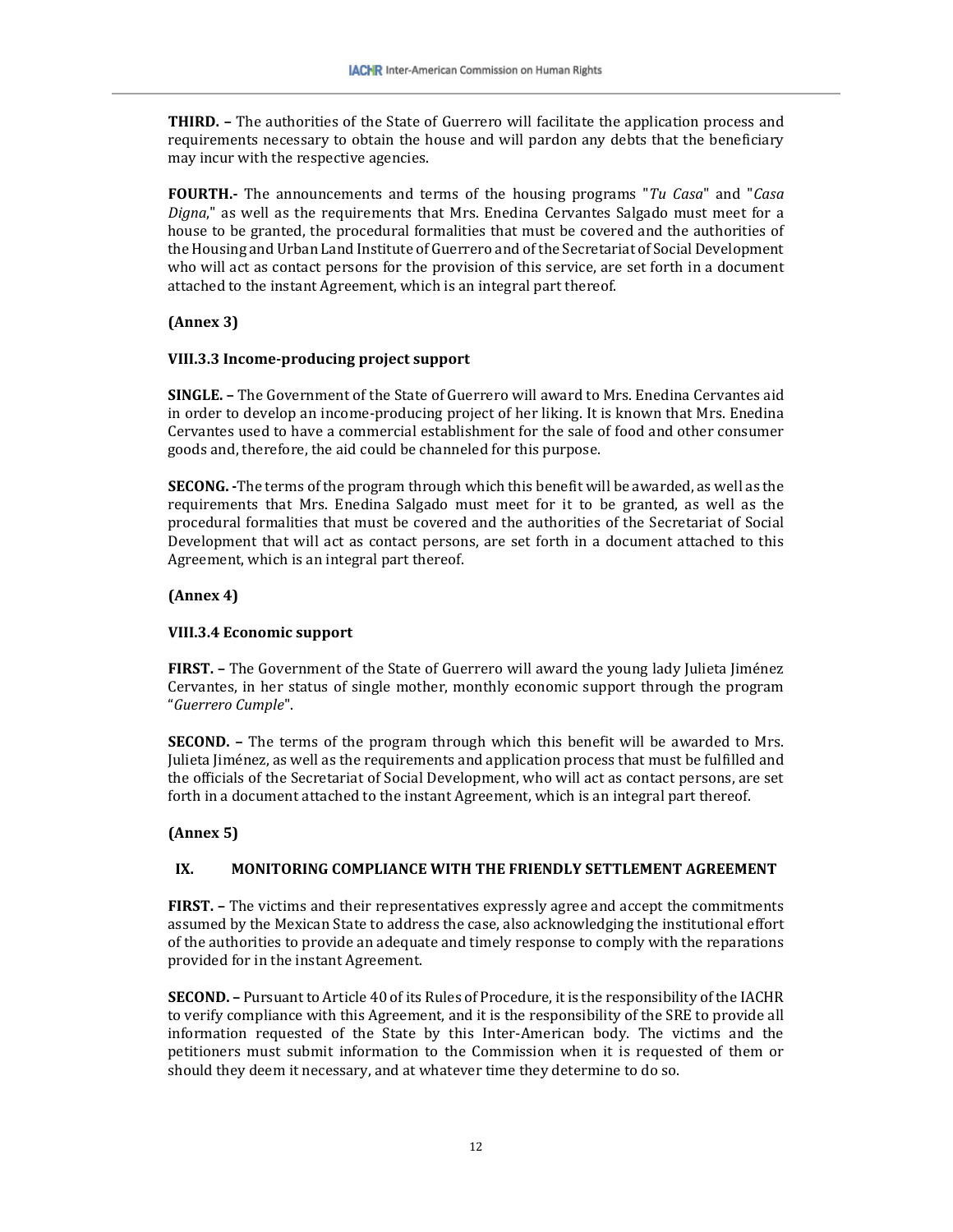**THIRD. –** This Agreement is governed under the principle of good faith and the signing thereof establishes the basis for a settlement reached by consensus in case 12.610 Faustino Jiménez Álvarez. In the event of a failure to comply, the matter may continue its normal procedural course as provided for in the ACHR.

**FOURTH. –** This Agreement will come into effect as of the day of the signing thereof and will not terminate until full compliance with the commitments set forth therein. Without prejudice to the IACHR's inherent powers, the parties sign this document with the intention that only the full compliance with it will give rise to a friendly settlement report published by the IACHR.

**FIFTH. –** The parties agree that they will meet in six months as of the signing of the Agreement in order to verify the status of compliance with each obligation set forth therein.

**SIXTH. –** All notices, communications and notifications issued in connection with this Agreement will be in writing and will have acknowledgement of receipt, with a respective copy being delivered to the opposing party and to the IACHR.

**SEVENTH. –** In the event a doubt or dispute arises regarding the interpretation of the Agreement, the parties will submit to the arbitration of the IACHR.

**EIGHTH. –** The Agreement may be amended, expanded or revoked by mutual agreement of the parties, and this must be put in writing and shall take effect as of the signing.

After having read the Agreement and with the parties being aware of the legal scope and content thereof, they sign it in five originals in the city of Acapulco, on September 27, 2012.

#### **ANNEXES**

1.- A document is handed over containing the award of primary health care, under the responsibility of the Secretariat of Health of the State of Guerrero.

The contact for compliance with this agreement is Dr. Miguel Ángel Ponce, Director General of the Hospital General de Atoyac, Álvarez, Guerrero, telephone (xxx) xx xxxx xx xx.

The institutions that will act as contact agencies are the Office of the Attorney General and the General Directorate of Advisory Services and Technical Support under the General Secretariat of Government, both of the Government of the State of Guerrero.

2.- A document is handed over setting forth the proposed award of scholarships.

The institution that will handle this item will be the Department of Scholarships of the Secretariat of Education of Guerrero, under the responsibility of Professor María Guadalupe Ramírez Monfil, telephone (xxx) xx xxxx xx xx.

3.- Two official letters are handed over in which the Government of the State of Guerrero undertakes to carry out a field study, which is an essential requirement for awarding a house, for which Citizen Enedian Cervantes Delgado must be present.

The institution in charge of compliance with this item of the Agreement shall be the Housing and Urban Land Institute of Guerrero, whose contact person is Lic. Héctor López Soberanis, Legal Director, telephone (xx xxx) xx xxx.

4.- An official letter is handed over establishing that, for purposes of specifically defining the income-producing project, further information is required about the activity to be realized, which shall be provided by Mrs. Enedina Cervantes.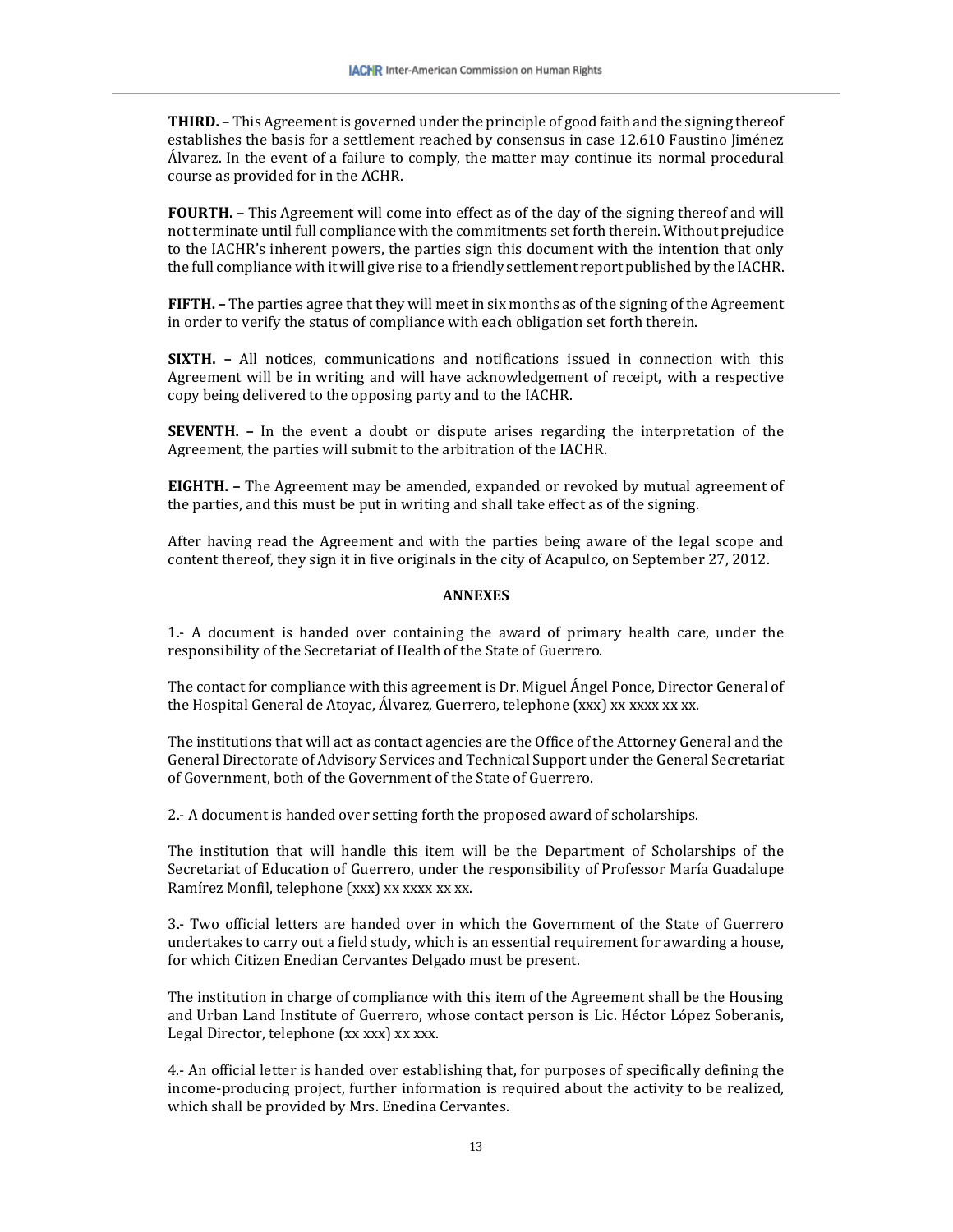The institution empowered to follow up on this item shall be the Secretariat of Economic Development, through Lic. Ariana Ivette Morales Guevara, telephone (xxx)xx xxx xxx.

5- An official letter is handed over establishing the requirements that must be fulfilled by Citizen Julieta Jiménez Cervantes to obtain merit-based economic support and, therefore, in order to be able to specifically comply with this item of the Agreement the beneficiary will be contacted.

The institution empowered to follow up on this support will be the Coordinator General's Office of Social Programs *Guerrero Cumple*, whose contact person is Lic. Carolina Rodríguez González, telephone (xxx) xx xxx xxx.

## **IV. DETERMINATION OF COMPATIBILITY AND COMPLIANCE**

14. The IACHR reiterates that pursuant to Articles 48.1.f and 49 of the American Convention, the purpose of this procedure is "to reach a friendly settlement of the matter based on respect for the human rights recognized in the Convention." The acceptance of carrying out this procedure expresses the good faith of the State to comply with the purposes and objectives of the Convention by virtue of the *pacta sunt servanda* principle, by which the States must comply in good faith with the obligations assumed in the treaties.[4](#page-14-0) It also wishes to reiterate that the friendly settlement procedure set forth in the Convention allows for the termination of individual cases in a non-contentious manner, and has proven, in cases involving various countries, to offer an important vehicle for settlement, which can be used by both parties.

15. The Inter-American Commission has closely monitored the development of the friendly settlement reached in the present case and greatly appreciates the efforts displayed by both parties throughout the negotiations of the agreement to reach this friendly settlement, which is compatible with the object and purpose of the Convention.

16. The IACHR notes that the parties reached consensus on 5 annexes to the friendly settlement agreement, signed on September 27, 2012, and, therefore, the IACHR declares, based on the will of the parties, that these annexes are an integral part of the friendly settlement agreement entered into between the parties.

17. The Inter-American Commission appreciates the fifth (V) declarative clause of the (FIRST) paragraph recognizing the international responsibility of the Mexican State for the facts established in Admissibility Report 31-07, which was issued by the Commission in the present case and includes the violation of Articles 4 (right to life), 5 (humane treatment), 7 (personal liberty), 8 (fair trial rights), and 25 (judicial protection), in connection with Article 1.1 of the American Convention on Human Rights, as well as Articles 1 (obligation to prevent and punish torture), 6 (obligation to take measures to prevent and punish torture), and 8 (obligation to afford due process rights to those who report having been tortured) of the Inter-American Convention to Prevent and Punish Torture and Article I (State commitments against forced disappearance of persons), Article III (obligation to criminalize and punish forced disappearance of persons) and XI (obligation to hold persons deprived of liberty in an officially recognized place of detention) of the Inter-American Convention on Forced Disappearance of Persons.

18. As for the first to the third paragraphs of item VIII.1 of the eighth clause referring to compensation, on May 31, 2015, the petitioners indicated, as the State had reported in the annex called *Tarjeta Informativa* ['Information sheet'] of February 22, 2014, that 2 checks had been handed over to Mrs. Enedina Cervantes Salgado for a total amount of \$3,098,400.00 (three million ninety-eight thousand four hundred pesos) and, therefore, they considered that the State had complied with the payment of compensation as

<span id="page-14-0"></span><sup>4</sup> Vienna Convention on the Law of Treaties, U.N. Doc A/CONF.39/27 (1969), Article 26: **"Pacta sunt servanda".** *Any treaty in force is binding on the parties and must be performed by them in good faith.*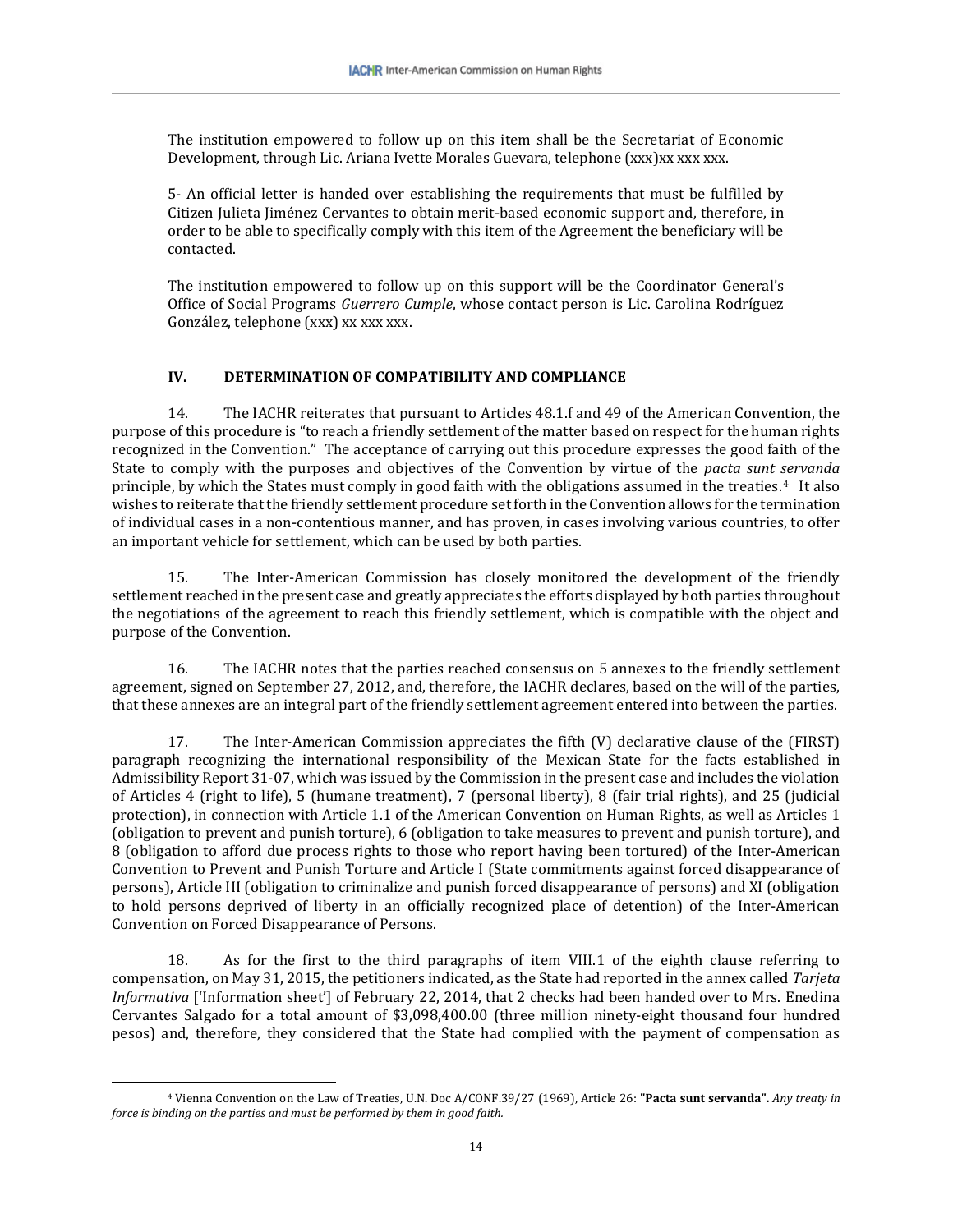arranged in the friendly settlement agreement. Based on the information provided by the parties, the Commission understands this clause of the FSA to be fully implemented and so it declares it so.

19. In relation to the first, fourth and fifth paragraphs of item VIII.2.1 of the eighth clause referring to the investigation of the facts of the case and punishment of those responsible, on March 5, 2014, the State reported that at the working meeting of January 22, 2014, the victim's representatives were handed over a report from the Office of the Attorney General of the State of Guerrero, regarding the preparation of the preliminary investigation of the case, as set forth in official letter number PGJE/CA/0010/2014. Additionally, it reported that collection was pending of a blood sample from Ricardo Jiménez Cervantes as evidence, in order to obtain his genetic (DNA) profile, which would be carried out in a place and at a time determined by the victim's representatives, to whom the offer was made that when the sample is taken, Unit personnel could accompany them, should they deem it necessary.

20. On March 31, 2015, the petitioners reported that the State report mostly consisted of an accounting of the investigatory steps it took as of 2001, that is the respective investigation and criminal proceedings that had been previously examined by the Illustrious Commission. Consequently, they believed that the report was limited to (1) Taking a blood sample from Ricardo Jiménez, the victim's son, and (2) Gathering "dental information, cellphone numbers, [information about] work, social, and free time activity, as well as identification of the victim's finger prints;" however, they consider these actions to not constitute an adequate and effective investigation and search plan and, therefore, even though these investigative steps would be useful to confirm the identity of Mr. Faustino Jiménez, there was no progress made in locating Mr. Jiménez, nor in criminally punishing of all persons responsible.

21. On June 12, 2017, the State reported that the latest investigative steps taken by the Office of the Prosecutor included the following: a) request for collaboration of all Offices of Attorney Generals of the Republic, in order for them to provide data, or carry out search operations to find Mr. Faustino Jiménez Álvarez; b) transfer of expert witness service personnel to obtain the genetic profile of Ricardo Jiménez Cervantes; c) request for a certified copy of preliminary investigation case file TAB/R/801/2001, the initial investigation related to the abduction of José Valle Álvarez, the first cousin of Faustino Jiménez Álvarez, which was registered as criminal proceedings motion 223/2001; d) request for a certified copy from the PGR of initial investigation file PGR/UEDO/3006/2002 y SIEDO/UEEIS/5276/2004, which has issues relating to the preliminary investigation opened into the present matter; e) request for the Coordinator's Office of the Prosecutorial Police of Guerrero to provide data and continue with the investigations in order to be able to locate the victim; and f) request for expert witness services from the Office of the Attorney General of Guerrero and the expert's report of Forensic Genetics on the results of the comparison analysis of the genetic profile of Ricardo Jiménez Cervantes to that of his father, in order to report whether there was a match to the samples taken from the bodies of unknown or unidentified individuals that were found. On this last item, the State noted that, thus far, responses have only been received from Baja California Sur, Sonora, and Yucatán, States that reported that no match was found or genetic blood relationship to the bodies that are the subject of the analysis. The request for support in its search was also reiterated to the other Offices of Attorney General.

22. On January 8, 2020, a technical meeting was conducted with the parties to move forward with the friendly settlement process, where the parties agreed that the State would submit a detailed report on the actions taken in the investigation from January 1, 2017, to December 31, 2019.

23. On March 26, 2020, the State reported that: i) Ongoing investigation steps are being taken by the Office of the Attorney General of the state of Guerrero to determine the fate or whereabouts of Mr. Faustino Jiménez Álvarez as part of the initial investigation number GRO/SC/091/2009; ii) the investigation has been continuously conducted throughout the state of Guerrero by the state prosecutorial police, who report on a biweekly basis the results of the search and efforts to locate Mr. Faustino Jiménez Álvarez; iii) the Office of the Attorney General of the state of Guerrero has requested the collaboration of the Attorney General and Prosecutor's offices of the Mexican State, the Office of the Attorney General of the Republic and the Office of the Military Attorney General, who have responded that, thus far, no positive results have been obtained; and; iv) in parallel, it has been determined that initial investigation GRO/SC/091/2009 must be considered an urgent and priority matter and, therefore, the coordinating body of the different areas making up the Office of the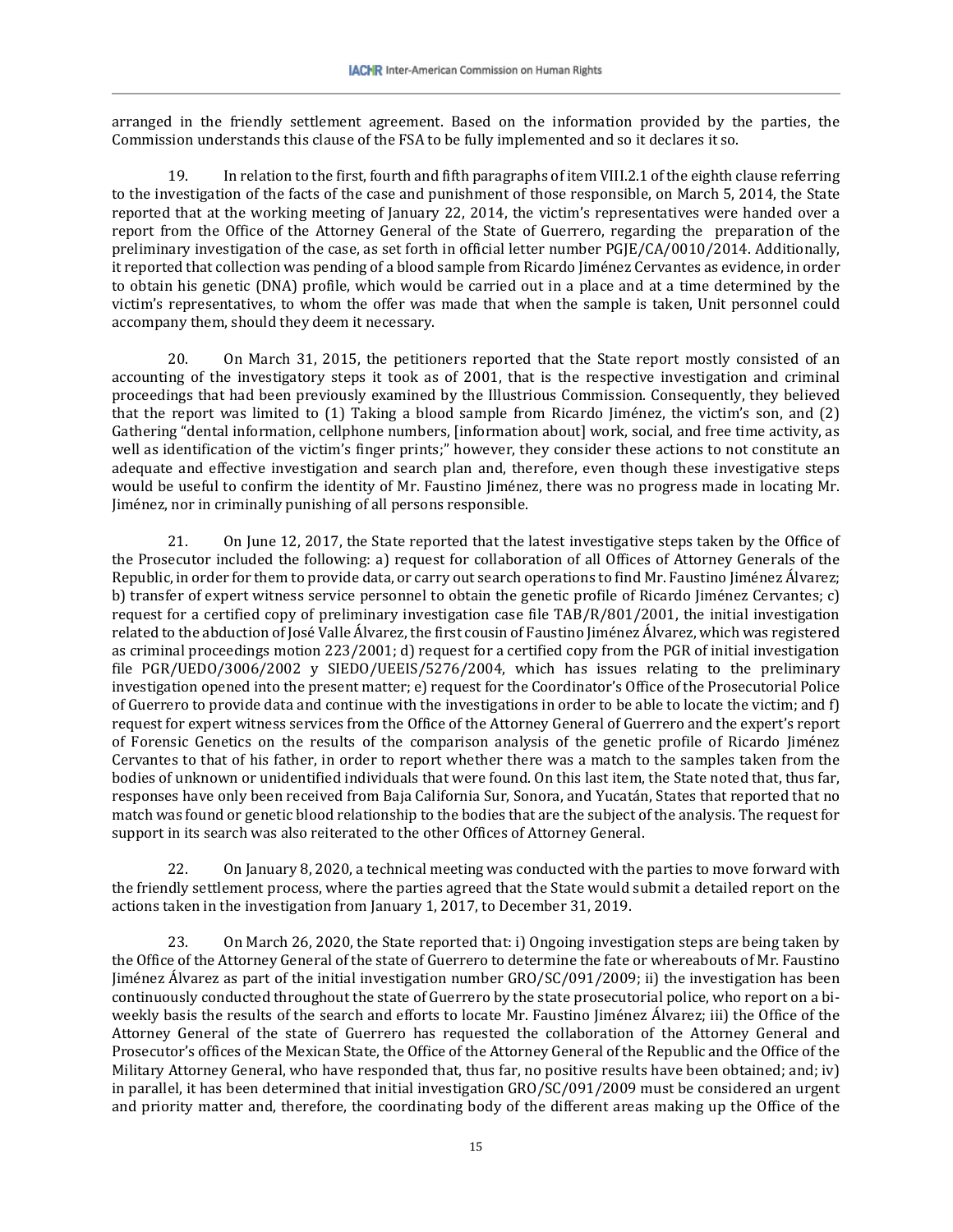Attorney General of the state of Guerrero and the official in charge of the investigation have been instructed to focus only on that case in order to fully bring it to a conclusion.

24. In relation to the working meeting facilitated by the Commission on March 26, 2021, the State committed to sending the Commission a detailed report on the investigative steps conducted by the Office of the Prosecutor, specifically, regarding the arrest warrants and the genetic material comparisons and subsequently, the parties agreed in the memorandum of understanding of June 10, 2021, on follow-up on the investigations using a roadmap with the Office of the Attorney General of Guerrero, based on a time line that would be negotiated between the parties, laying out pending search, forensic and investigative steps.

25. In this regard, on July 8, 2021, the State reiterated that, through the Office of the Attorney General of the state of Guerrero, ongoing investigatory steps are being taken to find the whereabouts of Mr. Faustino Jiménez Álvarez in preliminary investigation GRO/SC/0091/2009, noting that investigations are continuing throughout the state of Guerrero through operations in the region of Tierra Caliente, in the mountains and north (settlements of Tepehuixco, Nejapa, Inotepec, Santa Ana, Aztacualoya, Pochahuizco, el Limón, Xochimilco, Acamixtla, Landa, Huajojitla, Puente Campuzano, Taxco el Viejo, Casahuates, Tehuilotepec, El Zompantle, Corralejo y municipios de Iguala de la Independencia, Tetipac, Ixcateopan, Pilcaya, San Marcos, Colula, Marquelia, José Joaquín Herrera, Atlixtac, Zitlala, Atoyac de Álvarez, Tecpan de Galeana, Tepecoacuilco de Trujano, Coyuca de Cutzamala de Pinzon, Chilpancingo and Ahuacotzingo), conducting investigatory steps and analysis focusing on the search for Mr. Faustino Jimenez. It further noted that the Office of the Attorney General of the state of Guerrero has requested the collaboration of the Offices of Attorney Generals and public prosecutors of the Mexican State, the Office of the Attorney General of the Republic and the Office of the Military Attorney General, who thus far have responded that no positive results have been obtained and that, in parallel, it has been decided that initial investigation GRO/SC/091/2009 must be considered an urgent and priority case and, therefore, the coordinating body of the different areas making up the Office of the Attorney General of the state of Guerrero and the official in charge of the investigation have been instructed to focus only on that case in order to fully bring it to a conclusion.

26. On this regard, on August 18, 2021, the petitioners expressed appreciation for the information provided by the State, while noting that even though certain investigatory steps are described, they are not consistent with the investigation plan and timeline to which a commitment had been made, and they underscored the importance of reporting to the victims on actions taken to execute the arrest warrants, which are pending compliance, as well as on scheduled search operations. They further noted that they had received a supplementary report dated June 28, 2021, issued by the Office of the Special Prosecutor for the Protection of Human Rights, laying out the updated Work Plan dated May 20, 2021, wherein it was suggested, based on an analysis conducted as part of the initial investigation, that a Special Prosecutor be appointed within that investigation or that the investigation be transferred to the Office of the Special Prosecutor for Forced Disappearances and Searches for Disappeared Persons; as well as expand the investigation to members of the then Judicial Police, now the Prosecutorial Investigative Police, which took part in the detention of Mr. Faustino Jiménez. Consequently, the Commission was asked to continue to request a diligent investigation into the facts, to be able to learn the whereabouts of Mr. Faustino Jiménez, as well as to punish those responsible for his disappearance. The petitioners submitted a copy of the Work Plan they received from the State, and the Commission noted that it does not include search operations, forensic analysis and pending scheduled investigation activities.

27. Based on the foregoing, in view of the information provided by the parties, and the fact that criminal sanctions have been imposed on one person for the facts that took place, the Commission finds that this item of the agreement has reached a partial level of compliance and so it declares it so. Likewise, the Commission urges the State to continue to take the necessary steps to comply with the Work Plan of May 20, 2021 and to draw up a scheduled Search Plan with the operations that must be deployed, so the appropriate follow-up can be conducted until achieving full implementation of this item of the agreement.

28. In relation to the first and fifth paragraphs of item VIII.2.2 of the eighth clause relating to public acknowledgement of the facts, on March 5, 2014, the State noted that on September 6, 2013, a meeting was held between the parties in order to reach a consensus on the how to comply with the reparation involving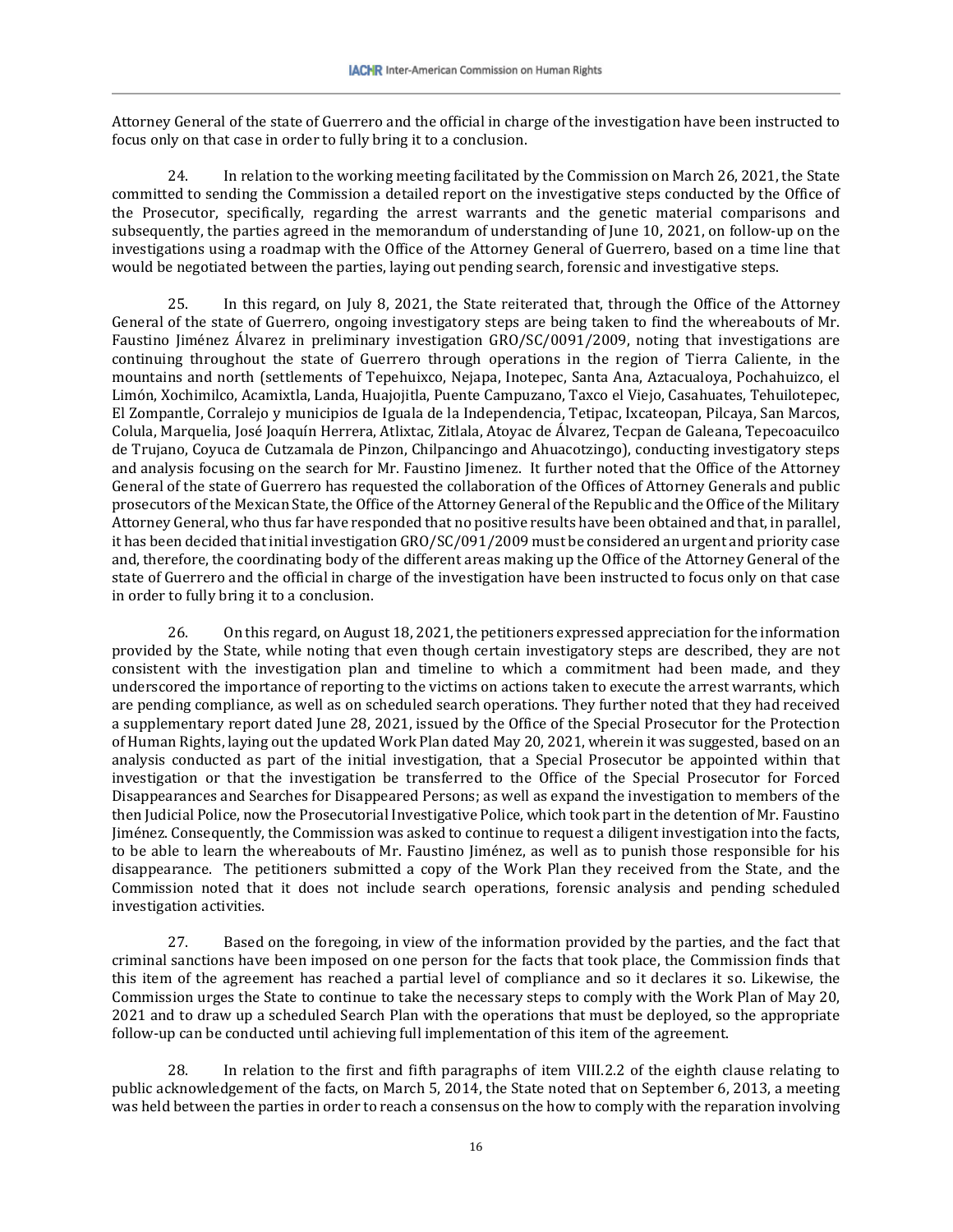the public ceremony of acknowledgement of responsibility by the Mexican State and public apology for the human rights violations committed in this case. Subsequently, on December 19, 2013, the public ceremony of acknowledgement of responsibility of the Mexican State was held in the auditorium of the Professional Training and Education Institute of the Office of the Attorney General of Guerrero. According to reports, the event was attended by officials of both the federal government and of the state of Guerrero and members of nongovernmental organizations. Additionally, the public ceremony of acknowledgement of responsibility and apology was published in the nationwide circulation daily newspapers "El Universal" and "Excélsior," as well as in the newspapers "El sur" and "El sol de Chilpancingo", with local circulation in the state of Guerrero. Lastly, the State noted that a press bulletin was issued on the official web page of the SEGOB and of the government of the state of Guerrero.

29. On March 31, 2015, the petitioners noted that the public ceremony of acknowledgement of responsibility and public apology was carried out on December 19, 2013, and, consequently, they regarded this item to be fully complied with. On this score, since both parties have confirmed compliance with the measure, the Commission finds that the State has complied with the commitment established in these items of the Agreement and so it declares it so.

30. As for the first to the third paragraphs of item VIII.2.3 of the eighth clause, referring to medical and psychological care, on March 31, 2015, the petitioners reported that the government of the state of Guerrero handed over special care badges to Mrs. Enedina Cervantes and her children Ricardo and Julieta Jiménez, so that the Jiménez Cervantes family could go directly to the Hospital de Atoyac to receive medical care. This was after a period of non-compliance with the measure, during which the staff at the aforementioned hospital questioned the family when they sought care there. Nonetheless, the petitioners further note that by late 2013, this item of the agreement began to be honored more regularly. Additionally, in relation to the psychological care, it was noted that the victim's family began therapy with a psychologist who was proposed to them by the State; however, as of the present date, the family has decided to suspend visits with the psychologist. Based on the information provided by the parties, the Commission deems this clause of the FSA to be fully complied with and so it declares it so.

31. With respect to item VIII.3.1 of the eighth clause relating to educational support, on March 5, 2014, the State reported that as a good faith gesture, on a single occasion, check number 0003029 in the amount of \$70,170.00 pesos (Seventy thousand one hundred and seventy pesos 00/100M.N) was handed over to Mrs. Enedina Cervantes, on behalf of her children Ricardo and Julieta, both with the surnames Jiménez Cervantes, as academic scholarship money for the school years 2011, 2012 and 2013 for her children. For their part, the petitioners noted on March 31, 2015, that the State defrayed (though tardily) the amounts of money corresponding to the academic scholarships for school years 2011 to 2013; however, they asserted that as of the present date the amounts for the 2014 and 2015 school years had not been covered and, consequently, the Mexican State was in default of complying with this item of the Agreement.

32. On June 12, 2017, the State indicated that the Secretariat of Government reactivated the payment for the academic scholarships as of May, on behalf of the Mrs. Jiménez Alvarez' two children, Julieta and Ricardo Jiménez Cervantes. On this score, the Secretariat of Government will send a request to the representatives in order for them to forward the records of studies, birth certificates, CURP [Unique Population Registration Code], and official identification of the beneficiaries of the scholarships. Additionally, in relation to the retroactive payments of the scholarship money for the period of 2014 and part of 2017, it was claimed that it would be carried out in 2017.

33. On August 5, 2017, the petitioners reported that they sent documentation to regularize payment of the scholarships to the Secretariat of Government in early February 2017, within the period that the State had requested they send it in January of the same year. The petitioners also noted that, at the working meeting held on April 25, 2017, the State again had committed to regularizing this item. To further this process, the petitioners sent the documentation to the state of Guerrero in April 2017 and, after getting into contact again with the respective office, in June supplementary information was sent to calculate the total amount of school-related expenses from 2014 to 2017. Subsequently, the Secretariat of Government requested the same information, and it was resent.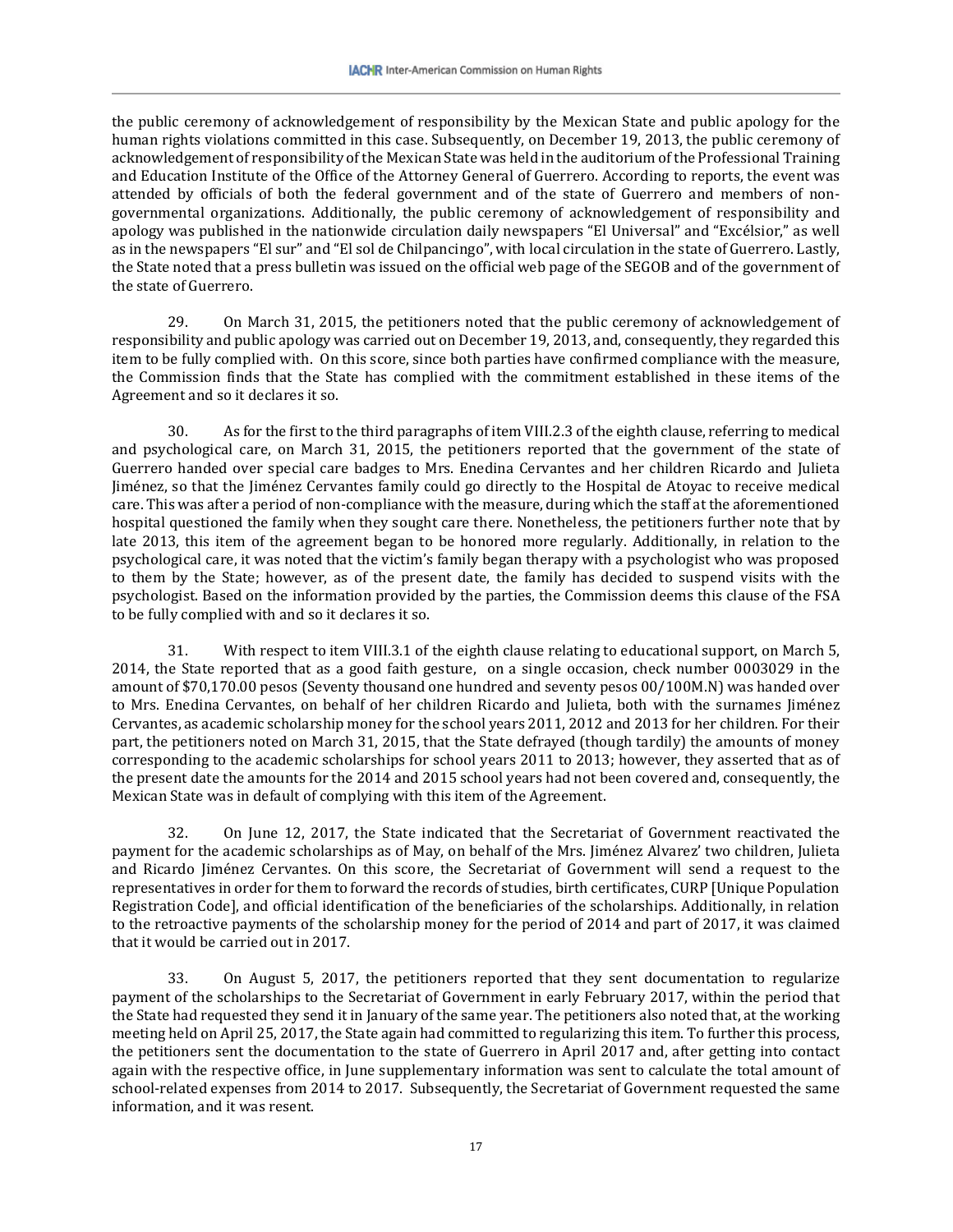34. At the technical meeting to move forward with the negotiation process on January 8, 2020, the State noted that it complied with the payment of the scholarship money up to 2014 and expressed its willingness to explore a retroactive payment arrangement to cover the pending years up to 2018. It reported that the government of the state of Guerrero is responsible for making the payment and that, in its process of review, it was identified that the FSA has an annex establishing the payment amount, which they considered too low and, therefore, the petitioners were asked to provide documents in support of the payments made to be able to move forward with the properly adjusted retroactive payment.

35. On February 6, 2020, the petitioners submitted the records of study and receipts of payment for the period covering from January 1, 2014 to December 31, 2018, the period of time when Julieta Jiménez Cervantes attended college and completed her undergraduate degree program in law (*licenciatura),* noting that even though Julieta did not keep all the payment receipts, with proof of having completed the law degree program continuously, it can be gathered that she paid all the monthly payments, because otherwise she would not have been able to continue her studies and take her degree. With respect to the payments, the following was reported: i) Payment was made of one thousand four hundred and forty-six Mexican pesos (\$1,446) for fifty-six months (x 56), for a total of seventy-two thousand three hundred and thirty Mexican pesos (\$72,330) as monthly payments; ii) payment of re-registration every six months, for the amount of nine hundred and fifty pesos (\$950) and, therefore, over the period of 2014-2018 she paid a total of 8 re-registration fees for a total of seven thousand six hundred Mexican pesos (\$7,600), for which she did not submit receipts; iii) expenses associated with the degree program for a total of twenty thousand Mexican pesos (\$20,000) for which she did not submit any receipts either; and; iv) books and supplies calculated to be approximately five thousand two hundred Mexican pesos (\$5,200).

36. Additionally, the petitioners noted with respect to Ricardo Jimenez Cervantes that over the period of 2014-2018, he completed his high school studies *(preparatoria*) and began an undergraduate program in computer sciences as of his second semester of 2016 and quit the program in June of 2018. As for the payments, the following was reported: i) The first semester of 2014, payment was made for high school tuition in the amount of five hundred and thirty Mexican pesos (\$530), however, there are no receipts; ii) In June 2014, Ricardo took the CENEVAL exam, paying the amount of five hundred Mexican pesos (\$500); iii) six (6) payments of four hundred and fifty Mexican pesos (\$450) as quarterly tuition payments for the university preparatory courses, for a total of two thousand seven hundred Mexican pesos (\$2,700); iv) twenty-two (22) monthly payments in the amount of one thousand three hundred and fifty Mexican pesos each payment (\$1,350) for a total of twenty-nine thousand seven hundred Mexican pesos (\$29,700), this as payment for the university degree (*licenciatura*) covering from the second semester of 2016 to the first semester of 2018; v) payment of re-registration every six months, in the amount of nine hundred and fifty Mexican pesos (\$950), and, therefore, over the period of 2016-2018, he presumably paid a total of 4 re-registration fees (\$950 x 4), for a total of three thousand eight hundred Mexican pesos (\$3,800), for which no receipts were submitted, and; vi) books and supplies calculated at approximately seven thousand six hundred Mexican pesos (\$7,600).

37. On March 26, 2020, the State reported that, the General Secretariat of the government of the state of Guerrero, after examining the records submitted to it, broke down the expenses defrayed by Julieta Jiménez Cervantes as tuition, re-registration fees, degree fee, books and supplies, totaling \$105,100.00 Mexican pesos; while the break-down of expenses for Ricardo Jiménez Cervantes totaled \$44,830.00 Mexican pesos, for tuition, CENEVAL exam, re-registration fees, books and supplies, for a total amount between the two of them of \$149,930.00 (One hundred and forty-nine thousand nine hundred and thirty pesos) for education expenses. The General Secretariat of the government of the state of Guerrero indicated it was most willing and expressed its commitment to make the total payment of the amount calculated above, once activities affected by the Covid-19 pandemic health emergency became normalized.

38. Following the signing of a memorandum of understanding between the parties on June 10, 2021, record was made that the measure was satisfied with a cash disbursement in the amount of one hundred and forty-nine thousand nine hundred and thirty pesos (\$149,930.00 M.N), which was disbursed by bank transfer on December 11, 2020. Based on the foregoing, the Commission understands that there is full compliance with this item of the Agreement and so it declares it so.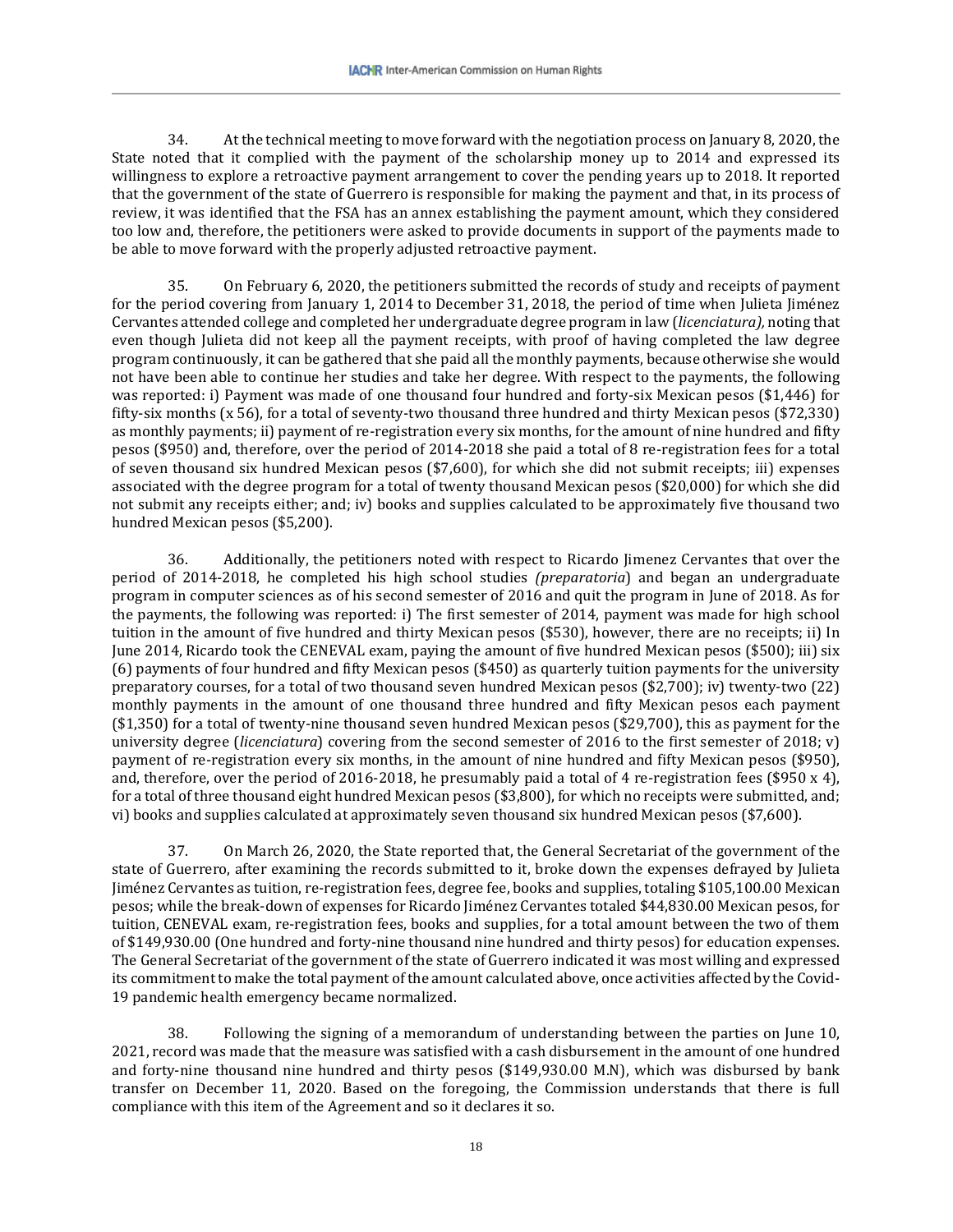39. In relation to item VIII.3.2 of the eighth clause referring to housing support, on March 31, 2015, the petitioners noted that this item was held up while the beneficiary was looking for an adequate parcel of land for her house. For its part, on June 12, 2017, the State reported both at the meeting facilitated by the Commission on April 25, 2017, and the bilateral coordination meeting held on April 26, 2017, at the facilities of the Secretariat of Government, that the Government of the state of Guerrero undertook to hand over the housing unit to the petitioners and that, for that purpose, the Secretariat of Government of the state of Guerrero was carrying out the respective paperwork.

40. On August 5, 2017, the petitioners noted that, even though the State was engaged in the paperwork to enable delivery of a house to Mrs. Enedina Cervantes in the month of August, they would be watching closely for progress in this process internally and urged the State, in the event that it does not come about within the scheduled period, to send this information to the Commission with a schedule of steps it will take to comply with this measure.

41. In the technical meeting to move forward with the negotiation process on January 8, 2020, the State reported that the programs to deliver housing through the government of the state of Guerrero that were in effect at the time of the signing of the FSA no longer existed and, consequently, it proposed as an alternative to explore federal housing programs with the Secretariat of Welfare. Subsequently, on March 26, 2020, the State noted that the Unit for the Defense of Human Rights of the Secretariat of Government was supposedly taking the necessary steps to fulfill this commitment and, once activities affected by the public-health emergency being experienced in the country resulting from the Covid-19 pandemic were normalized, it would report on ways to comply with this item.

42. In the memorandum of understanding entered between the parties on June 10, 2021, it was reported that the petitioners considered the measure implemented because a bank transfer had been made in the amount of four hundred thousand pesos (\$400,000.00 M.N.) as housing support for Enedina Cervantes Salgado. Meanwhile, the Secretariat of Government accepted the commitment to move forward, along with the state of Guerrero's efforts to facilitate the paperwork for payment of the rights related to acquisition and/or construction of a house for Enedina Cervantes. Based on the foregoing, the Commission finds that there has been partial substantial implementation of this item of the Agreement and so it declares it so. In this regard, the Commission awaits the payment of the fees relating to acquisition and/or construction of the housing.

43. In relation to item VIII.3.3 of the eighth clause referring to support for an income-producing project, on March 31, 2015, the petitioners reported that support had been provided to the beneficiary to open a grocery store and, consequently, they deemed this item of the FSA to have been complied with by the Mexican State. In view of the information provided by the petitioners, the Commission deems that there is total compliance with this clause of the Agreement and so it declares it so.

44. As for item VIII.3.4 of the eighth clause referring to economic support, on March 31, 2015, the petitioners reported that both Julieta Jiménez and Enedina Cervantes were registered in the program "*Guerrero Cumple*," and consequently they regarded this item of the Agreement to have been implemented. Based on the information provided by the petitioners, the Commission finds that this clause of the FSA has been fully implemented and so it declares it so.

45. Based on the foregoing, the IACHR considers items VIII.1 (compensation), VIII.2.2 (public recognition of the facts), VIII.2.3 (medical and psychological care), VIII.3.1 (educational support), VIII.3.3 (support for an income-producing project), and VIII.3.4 (economic support) of the eighth clause to be fully complied with and so it declares them as such. Additionally, as for item VIII.3.2 (housing support) of the eighth clause, the Commission considers the level of implementation to be partial substantial. Lastly, the Commission deems item VIII.2.1 (investigation into the crimes of the case and punishment of those responsible) of the eighth clause of the Agreement to be partially implemented and, therefore, concludes that there is partial substantial compliance of the Agreement and declares it so.